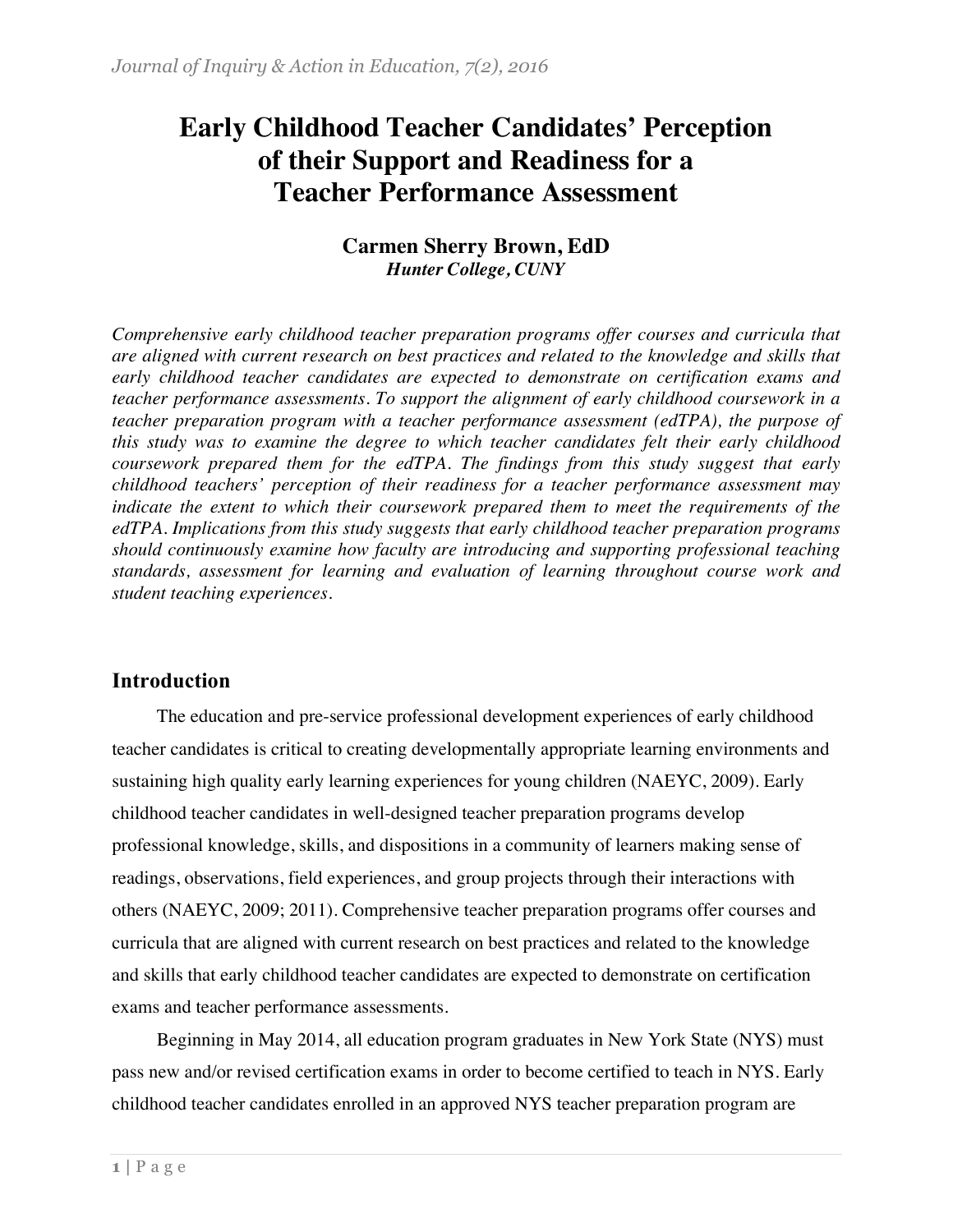required to pass the Academic Literacy Skills Test (ALST), Content Specialty Test (CST-Multi-Subject or Multi-Subject: Teachers of Early Childhood (Birth-Grade 2)), Educating All Students (EAS) test and a Teacher Performance Assessment (edTPA for Early Childhood) in order to be recommended for certification. The new teacher certification examinations serve as a critical benchmark of a candidates' readiness to teach in NYS. For the first time, teacher candidates are required to submit an edTPA portfolio. The edTPA evaluates practice-based skills proven to have a positive impact on student achievement. The edTPA is aligned with the teaching standards and requires candidates to plan and implement lessons consistent with the Common Core learning standards.

# **edTPA: Early Childhood and Elementary Education**

Early childhood education focuses on the social-emotional, physical, cognitive and language and literacy skills that develop in children from birth through age 8. Elementary education (also known as childhood education) refers to the primary education that comes after preschool but before middle school. While the age groups and grade levels overlap, there are significant differences in the teacher performance assessment for early childhood and elementary education that need to be highlighted in order to better understand the edTPA for Early Childhood.

# *Purpose*

The purpose of the edTPA for Early Childhood is to measure teacher candidates' readiness to teach young children, ages 3–8. The purpose of the edTPA for Elementary Education is to measure novice teachers' readiness to teach both literacy and mathematics in the elementary grades. The edTPA assessment for both early childhood and elementary education is designed with a focus on student's learning and principles from research and theory. It is based on findings that successful teachers:

- Develop knowledge of subject matter, content standards, and subject-specific pedagogy.
- Develop and apply knowledge of varied student's needs.
- Consider research and theory about how students learn.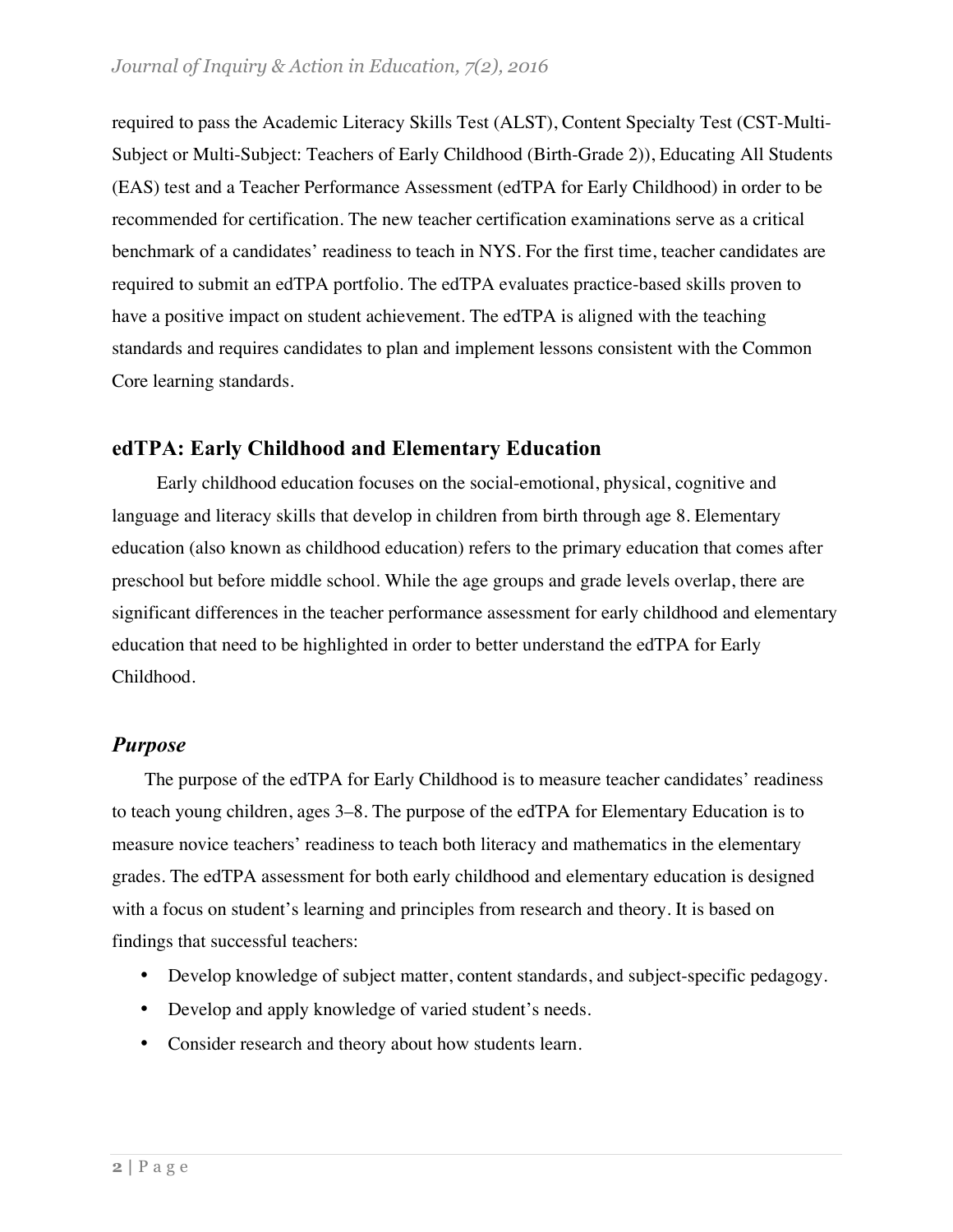• Reflect on and analyze evidence of the effects of instruction on student learning (SCALE, 2014, p.4).

### *Tasks*

The edTPA tasks represent a cycle of effective teaching. The planning task documents the teacher candidates' intended teaching, the instruction task documents the enacted teaching, and the assessment task documents the impact of the teaching on student learning (SCALE, 2014). The edTPA tasks and the evidence that teacher candidates provide for each of the tasks are framed by their understandings of students' and their learning. As they develop, document, teach, and assess their lessons, teacher candidates reflect upon the cyclical relationship among planning, instruction, and assessment, with a focus on their students' learning needs.

The edTPA Early Childhood assessment is comprised of three tasks: Planning for instruction and assessment (Task 1), instructing and engaging children in learning (Task 2) and assessing children's learning (Task 3). Whereas the edTPA Early Childhood Assessment has three tasks, the edTPA Elementary Education Assessment has four tasks: Planning for literacy instruction and assessment (Task 1), instructing and engaging students in literacy learning (Task 2), assessing students' literacy learning (Task 3), and assessing students' mathematics learning (Task 4). Tasks 1–3 are elementary literacy tasks and Task 4 is an elementary mathematics assessment task. The edTPA Elementary Literacy tasks begin at the planning stage of the cycle, and the Elementary Mathematics Assessment task begins at the assessment stage of the cycle to inform further planning. The purpose of edTPA Elementary Education is to measure teacher candidates' readiness to teach both literacy and mathematics in the elementary grades (SCALE, 2014).

### *Learning Experiences and Learning Segments*

 In early education settings, learning experiences provide young children with the skills and learning opportunities that are designed to support them in their development. These learning experiences can be presented in various ways including storybook and dialogic readings, small group activities, songs and finger plays. To guide young children in their exploration and discovery and to extend their thinking and problem-solving skills, the learning experiences also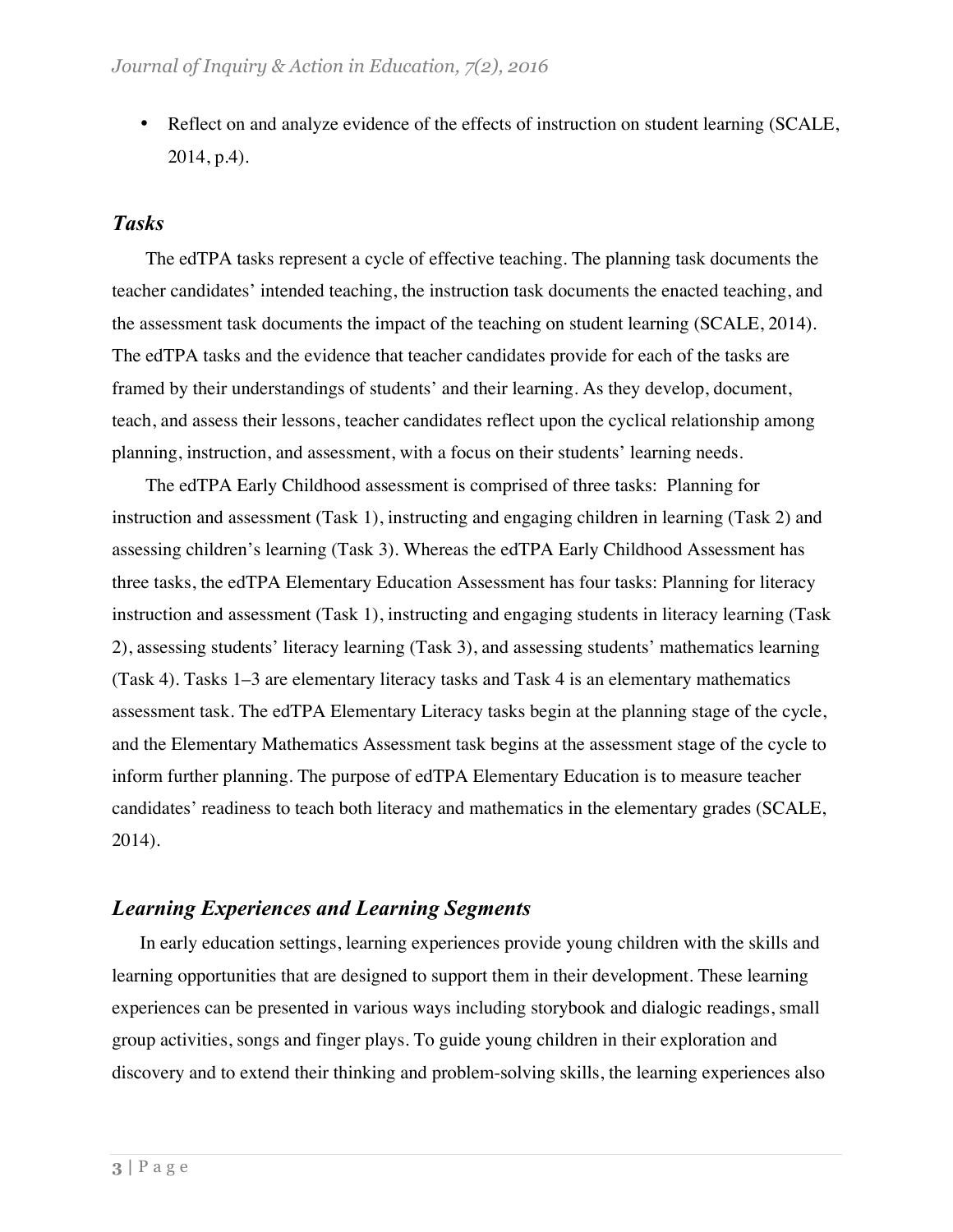include the design and organization of the learning environment. Learning experiences include a multitude of foundational learning opportunities for young children.

Learning segments are a set of lessons that build upon one another toward a central purpose with a clearly defined beginning and end. The central focus can be expressed by a theme, overarching concept, skill or essential question. Learning segments are specifically designed lessons that support elementary age children in acquiring the knowledge and skills that build the foundation to become adept learners**.**

The edTPA requires the early childhood teacher candidates to develop 3–5 consecutive learning experiences that build on each other and are to be implemented over the course of one week. Each learning experience should include developmentally appropriate practices that promote the active and multimodal nature of young children's learning and intentional support for language and literacy development in an interdisciplinary context. However, the elementary education teacher candidates develop and teach 3–5 consecutive literacy lessons as part of learning segments that include learning tasks in which students have opportunities to develop a key literacy strategy and related literacy skills to comprehend or compose text. In addition, the elementary education teacher candidates' develop or adapt a relevant assessment of student learning, analyze student work, and design re-engagement instruction to develop mathematics understanding in the elementary mathematics assessment task. The elementary mathematics task centers on two high-leverage teaching practices: using assessments to analyze student learning concepts and re-engaging students to develop their understanding of specific mathematical concepts. While the edTPA for early childhood does not specifically outline or require a mathematics task, the early childhood teacher candidates can incorporate math concepts, skills and content that is developmentally appropriate for young children in their learning experiences.

# *Evaluation Criteria*

Teacher candidates' provide evidence for the planning, instruction, and assessment components within the corresponding tasks of the edTPA. They provide evidence for analyzing the teaching component across all tasks (3 for early childhood and 4 for elementary). For the edTPA Early Childhood, teacher candidates provide evidence for the language development component in the planning task, as well as in the instruction and/or assessment tasks. For the edTPA Elementary Education, teacher candidates provide evidence for the academic language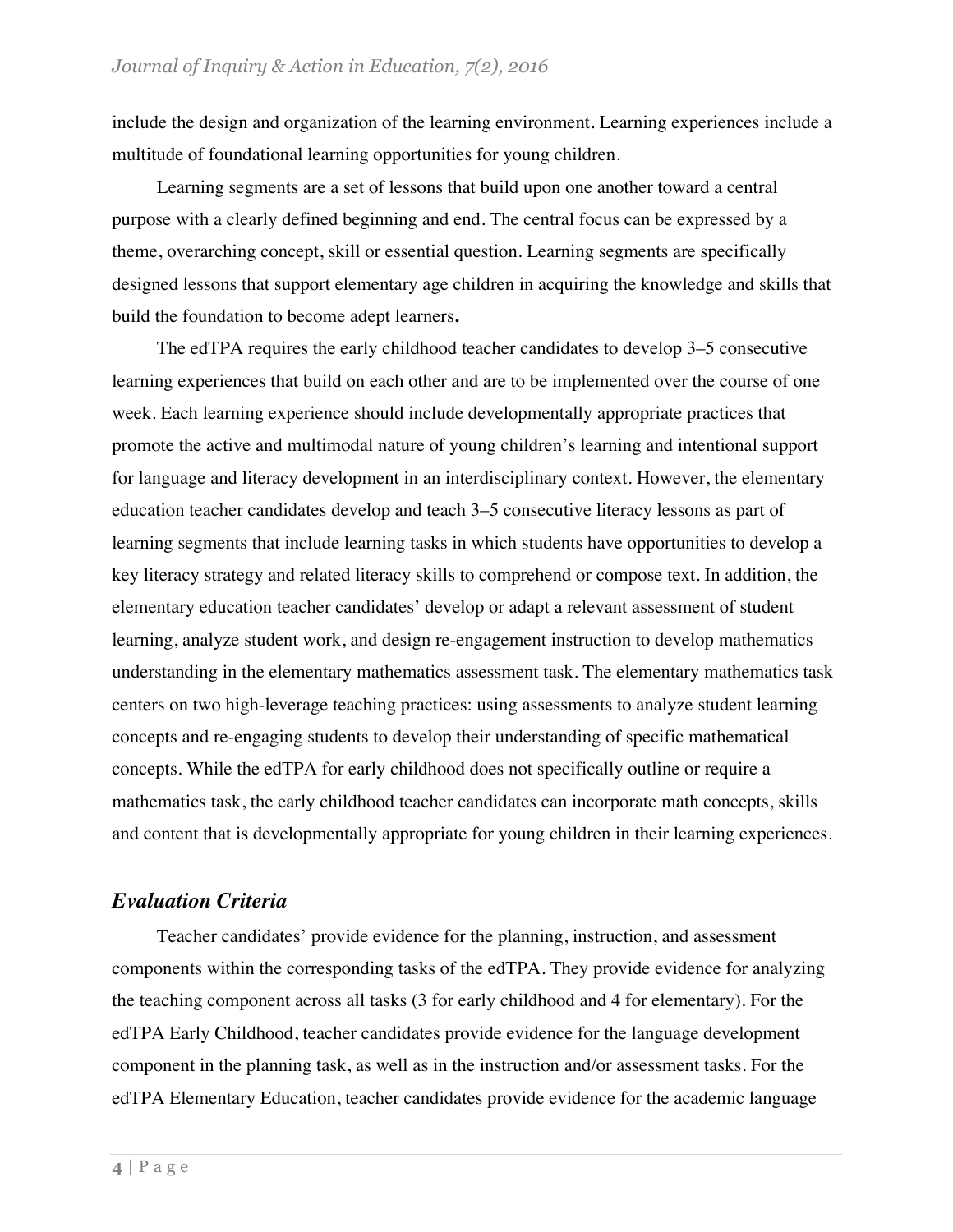component in the Elementary literacy planning task, as well as in the Elementary literacy instruction and/or assessment tasks.

An essential part of the Early Childhood edTPA is the submission of evidence of teacher candidates' planned and implemented developmentally appropriate learning experiences to promote language and literacy development in an interdisciplinary context while attending to the active, multimodal nature of young children's learning. This evidence includes both artifacts and commentaries. The artifacts represent authentic work completed by the teacher candidates and their students. These include plans, copies of instructional and assessment materials, video clips of their teaching, and children's work samples (e.g., drawings, writing, photos of block buildings or constructions, or children at work). The commentaries require teacher candidates to describe their artifacts, explain the rationale behind their choices, and analyze what they have learned about their teaching practice and the children's learning.

Rubrics are used to score teacher candidates performance on the edTPA. The five-level rubrics address a wide range of performance, beginning with the knowledge and skills of a novice not ready to teach (Level 1) and extending to the advanced practices of a highly accomplished beginner (Level 5). The evidence that the early childhood and elementary education teacher candidates submit with the edTPA portfolio will be evaluated on five components of teaching practice: Planning, instruction, assessment, analyzing teaching, and academic language.

Academic language is the oral and written language used for academic purposes. It is the means by which children develop and express content understandings. Academic language represents the language of the discipline that children need to learn and use to participate and engage in the content area in meaningful ways. There are language demands that teachers need to consider as they plan to support children's learning of content. These language demands include vocabulary, language functions, and syntax. For the Early Childhood edTPA, however, academic language is focused only on vocabulary (SCALE, 2014, p. 47).

### **Purpose**

To support the alignment and sequencing of early childhood coursework in an accredited teacher preparation program (see Appendix C for list of courses and descriptions) with the edTPA, the purpose of this study was to examine the degree to which teacher candidates felt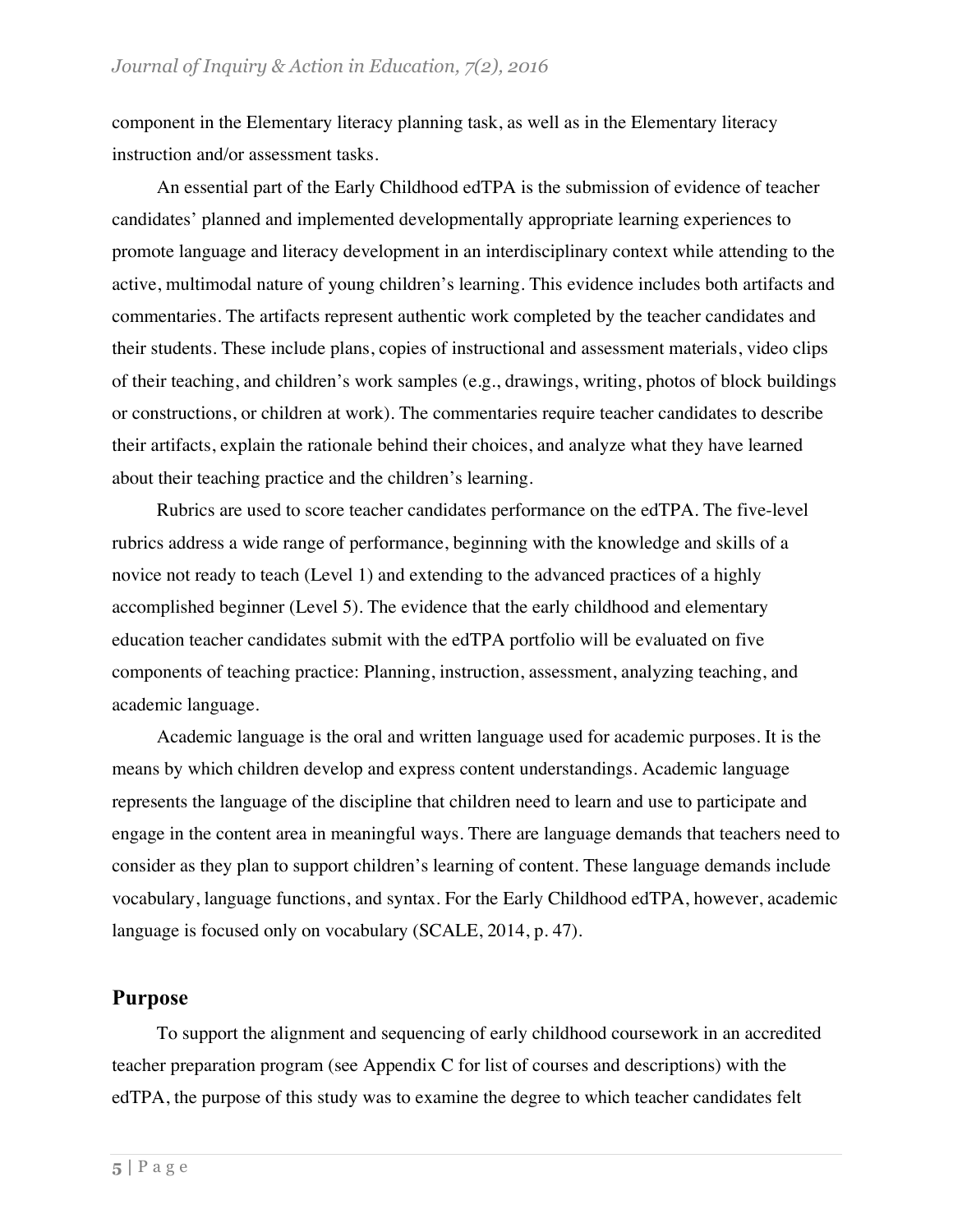their early childhood coursework prepared them for the edTPA. In addition, this study sought to determine how early childhood teacher candidates perceived their readiness for the edTPA.

To determine which courses in the early childhood program supported the components and requirements of the edTPA the following research question was examined:

1. Which courses in the early childhood program did teacher candidates feel supported them with the edTPA tasks and evidence of teaching practices?

Early childhood teacher candidates' perceptions of their readiness for the edTPA were examined through the following research question:

2. How do early childhood teacher candidates rate their readiness for the edTPA tasks and evidence of teaching practices?

# *Early childhood program course sequence*

Teacher candidates are encouraged to register for courses in a specific sequence during their graduate studies in the early childhood program. The purpose of course sequencing is to present material, content and development in a logical and orderly progression, initially laying the foundation and then building on that foundation while supporting in-depth knowledge and learning as they progress through the program. In order to ensure that teacher candidates possess a specific body of knowledge to be successful in the early childhood program, they must receive a satisfactory grade in prerequisite courses before they are allowed to register for more advanced courses. The prerequisite courses include child development (ECF 700) where students discuss the developmental domains of young children, social and historical contexts for early childhood (ECF 701) where student examine and analyze these contexts in the scope of early childhood education, early childhood curriculum (ECC 703) where models of developmentally appropriate curricula are examined, and language and literacy (birth-kindergarten – ECC 705) in which students examine the process of early literacy development. Table 1 lists the courses in the recommended sequence in the early childhood program and the pre- and co-requisites for the advances level courses.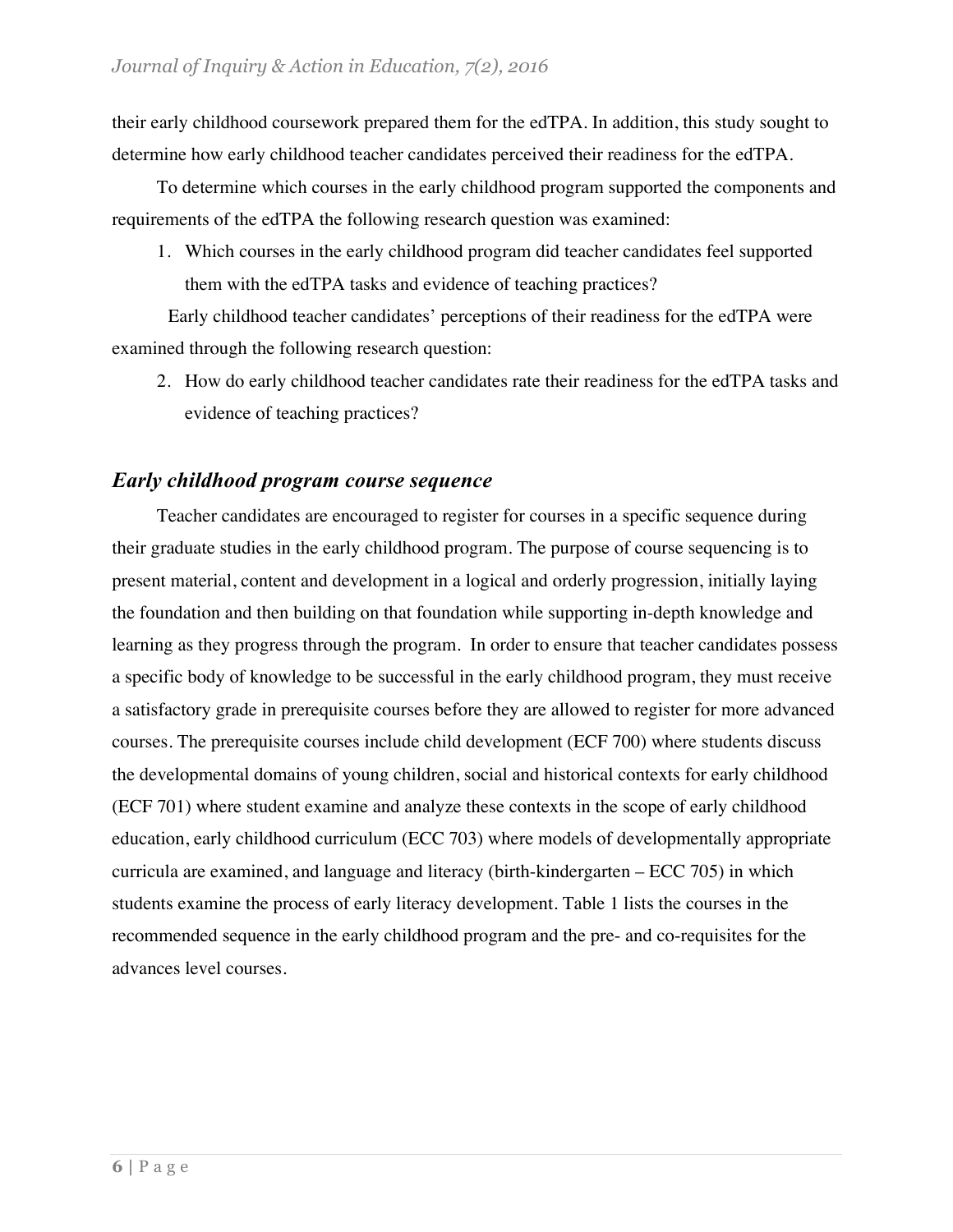| Courses        | Full Title                                                                            | <b>Credit Hours</b> |
|----------------|---------------------------------------------------------------------------------------|---------------------|
| (ECC - Early   |                                                                                       |                     |
| Childhood      |                                                                                       |                     |
| Course         |                                                                                       |                     |
| ECF - Early    |                                                                                       |                     |
| Childhood      |                                                                                       |                     |
| Foundations)   |                                                                                       |                     |
| <b>ECF 700</b> | Child Development: Birth to Age Eight (15 hours field experience)                     | 3                   |
|                |                                                                                       |                     |
| <b>ECF 701</b> | Social and Historical Contexts of Early Childhood Education                           | 3                   |
| <b>ECC 703</b> | Early Childhood Curriculum: Birth through Grade 2 (20 hours field experience) Pre/co- | 3                   |
|                | requisite: ECF 700                                                                    |                     |
|                | *Also offered in Summer term                                                          |                     |
|                |                                                                                       |                     |
| <b>ECC 705</b> | Language and Literacy: Birth through Kindergarten                                     | 3                   |
|                | Pre/co-requisite: ECF 700                                                             |                     |
| <b>ECC 712</b> | Pre-Student Teaching Field Placements in Early Childhood                              | 1                   |
|                | (50 hours/or ten days field experience)                                               |                     |
|                | Pre/co-requisites: ECC 703                                                            |                     |
|                | *Winter or regular terms                                                              |                     |
|                |                                                                                       |                     |
| <b>ECC 706</b> | Language & Literacy: K through Grade 2                                                | 3                   |
|                | Pre/co- requisites: ECC 705                                                           |                     |
|                | *Also offered in Summer term                                                          |                     |
|                |                                                                                       |                     |
| <b>ECC 707</b> | Language & Literacy: English Language Learners                                        | 1                   |
|                | Pre/co-requisites: ECC 705 or ECC 706                                                 |                     |
|                | *Winter & Summer terms only                                                           |                     |
|                |                                                                                       |                     |
| <b>ECC 708</b> | Children with Special Needs: Birth through Grade 2 (15 hours field experience) Pre-   | 3                   |
|                | requisites: ECC 703, Pre/co-requisites: ECF 702                                       |                     |
|                |                                                                                       |                     |
| <b>ECC 710</b> | Early Childhood Mathematics: Birth through Grade 2                                    | 3                   |
|                | Pre/co-requisites: ECC 703                                                            |                     |
|                |                                                                                       |                     |
| <b>ECC 711</b> | Science in Early Childhood: Birth through Grade 2                                     | 3                   |
|                | Pre/co-requisites: ECC 703                                                            |                     |
| <b>ECF 702</b> | Assessment in Early Childhood                                                         | 3                   |
|                | Pre-requisites: ECF 702/ECC 703                                                       |                     |
|                |                                                                                       |                     |
| <b>ECC 713</b> | The Expressive Arts in Early Childhood                                                | 3                   |
| <b>ECC 714</b> | Health, Safety, Nutrition in Early Childhood                                          | 3                   |
|                | Pre/co-requisites: ECF 700                                                            |                     |
| <b>ECC 715</b> | Educational Technology in Early Childhood                                             | 1                   |
|                | *Winter and Summer terms only                                                         |                     |
|                |                                                                                       |                     |
| <b>ECC 720</b> | Integrative Seminar in Early Childhood                                                | 3                   |
|                | Pre-requisites: ECF 701, 702; ECC 703, 705 and 706, 707, 708, 710 and 711             |                     |
|                |                                                                                       |                     |
|                |                                                                                       |                     |

Table 1: Graduate Early Childhood Courses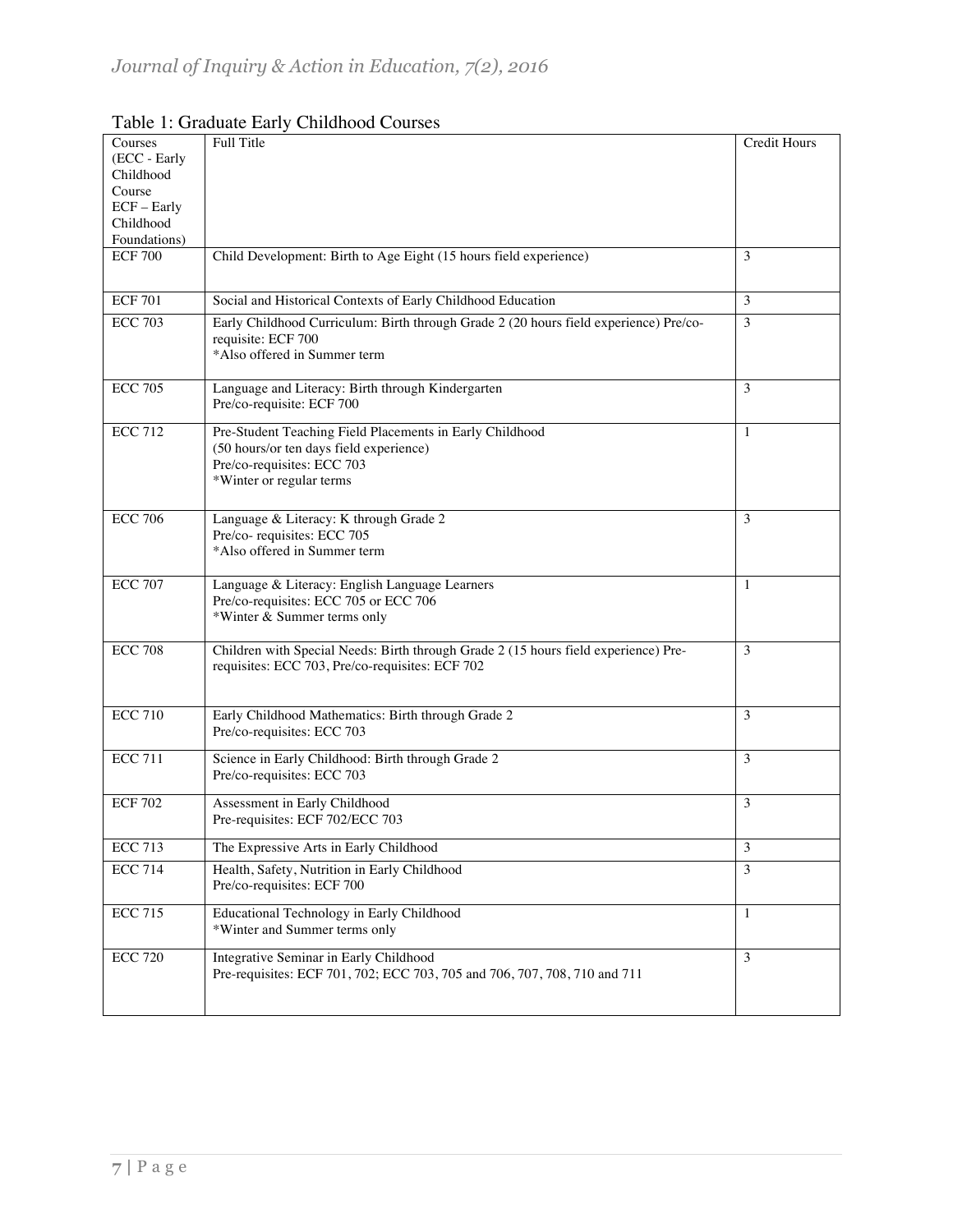# **Methods**

# *Participants*

At the time of the study, the teacher preparation program in an accredited school of education only offered a graduate program for students seeking initial certification in early childhood education (Birth-Grade 2). The participants were Masters of Science teacher candidates seeking initial certification in early childhood education. The teacher candidates were required to enroll in a supervised practicum in early childhood near the completion of their graduate coursework. The practicum is an on-the-job experience and is taken by teacher candidates who are lead teachers, associate or assistant teachers in early childhood schools and programs. It is a college-supervised experience with a 15-hour seminar. All of the early childhood teacher candidates (10) who were enrolled in the course were recruited to participate in this study. To avoid the appearance or potential for coercion, a part-time instructor who was not the practicum instructor or onsite supervisor discussed the research project with the teacher candidates.

The teacher candidates were employed in a variety of settings (public, private, religious and/or community based) and at various grade levels (preschool through first grade). While all of the teacher candidates enrolled in the practicum class had taken the prerequisite coursework required for registering in the practicum course, their level of classroom experience in their current worksites varied from less than one year to ten years.

# *Data Collection*

# *Teacher Candidate Questionnaires*

The part time instructor distributed and collected pre- and post questionnaires. Teacher candidates completed the pre-questionnaire in the first practicum class of the spring 2014 semester which took approximately 20 minutes to complete. Teacher candidates completed a post-questionnaire during the last practicum class of the spring 2014 semester which took approximately 20 minutes to complete. The teacher questionnaire was designed to explore teacher candidates' perceptions about the prior coursework in the early childhood program and their familiarity with the expectations of the edTPA (Appendix A).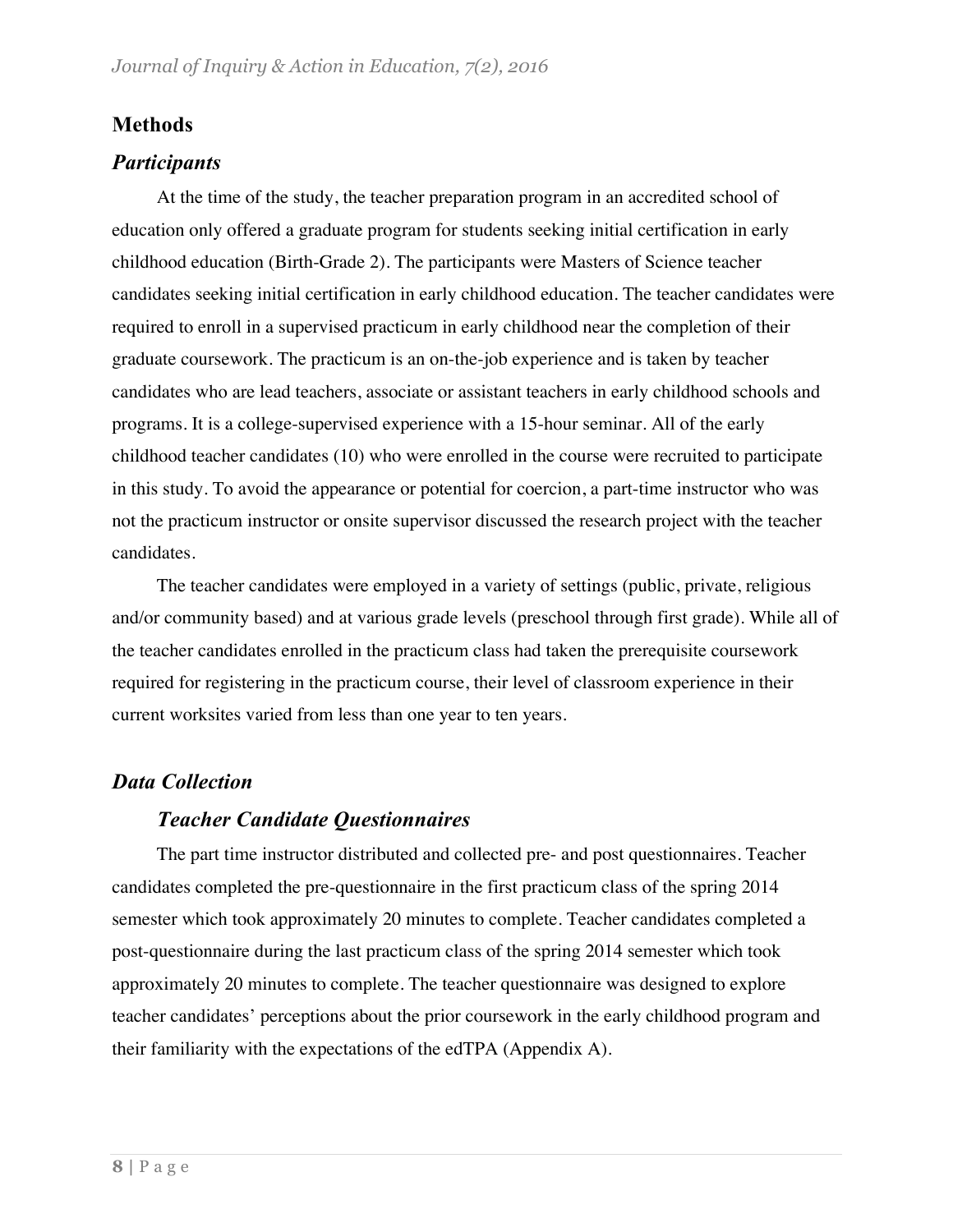# **Findings**

# *Familiarity and Readiness for the Early Childhood edTPA*

In addition to determining which courses supported teaching candidates with the edTPA, this study was also designed to ascertain their familiarity with the tasks and evidence of teaching practice requirements of the edTPA prior to their enrollment in the practicum course. The analysis of the teacher candidate questionnaire found that teacher candidates were generally familiar with the planning, instruction and assessment components while less familiar with the analyzing teaching and video submission requirement. With 90% of the teacher candidates reporting that they were not familiar with the specific requirements of the edTPA prior to reading the handbook results showed that, on average, teacher candidates perceived themselves as moderately prepared to take the edTPA (chart 1). A teacher candidate wrote, "I am aware that there are new requirements. I did not know it was a videotaping and so much writing."



Chart 1: Teacher candidates' perceptions of their reading for the edTPA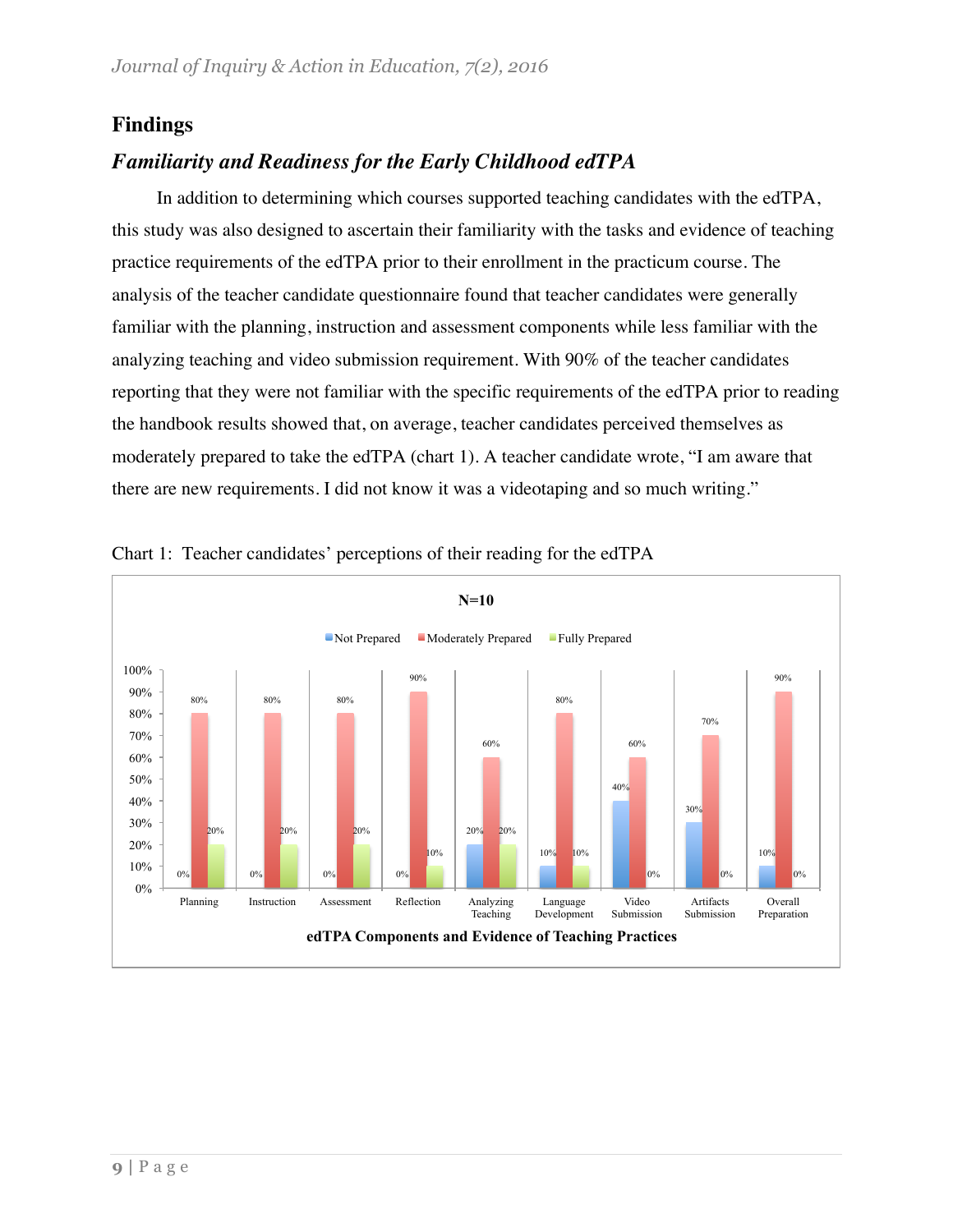### **Support for Task 1: Planning and assessment**

For Task 1 of the Early Childhood edTPA, teacher candidates are required to:

- Select one class as a focus for the assessment.
- Provide relevant context information.
- Identify a learning segment to plan, teach, and analyze children's learning. The learning segment should include 3–5 learning experiences.
- Determine a central focus for the learning segment. The central focus should support children's language and literacy development in an interdisciplinary context through active and multimodal learning experiences.
- Write and submit a plan for each learning experience in the learning segment.
- Select and submit key instructional materials needed to understand what the teacher and the children will be doing.
- Respond to commentary prompts prior to teaching the learning segment.
- As part of the commentary, choose one learning experience to analyze children's use of vocabulary. Identify the language that children will be expected to use to engage in the learning experience and the teachers' instructional supports for that language.
- Submit copies of directions for all planned assessments from the learning segment (SCALE, 2014, p.6).

Fifty percent of the teacher candidates indicated that the early childhood curriculum course supported them in planning the learning segments in order to teach and analyze children's learning (chart 2). Teacher candidates identified the language and literacy course for English Language Learners as being the least supportive with no candidates indicating that this course supported them with the planning and assessment components of task 1. This one credit course is typically taken after teacher candidates have completed the language and literacy courses for birth through kindergarten and kindergarten through second grade. This course is offered in the summer and winter terms in a one-week (Monday-Thursday) session.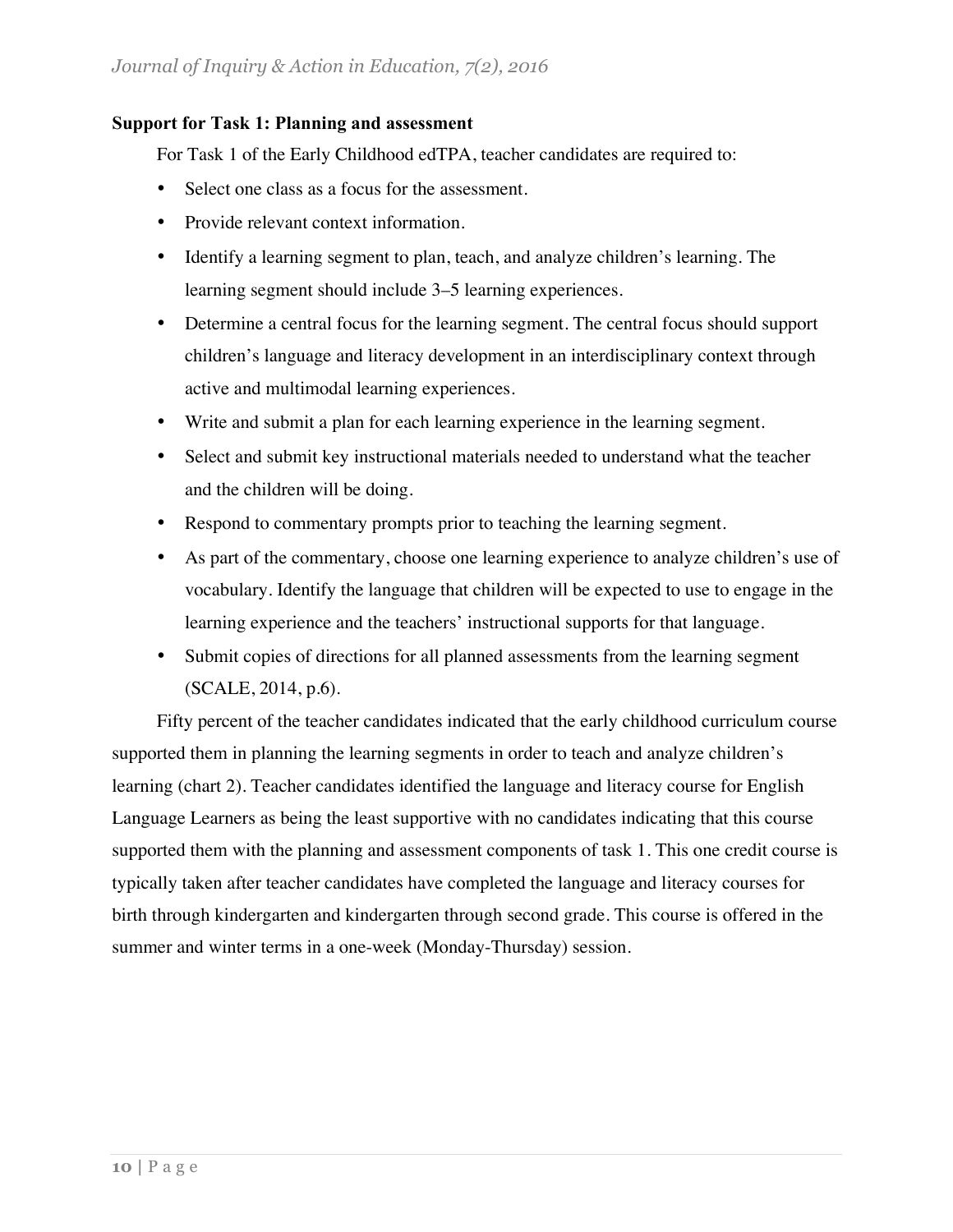

Chart 2: Teacher candidates' perceptions of their support for Task 1

### **Support for Task 2: Instruction**

For task 2 of the Early Childhood edTPA, teacher candidates are required to:

- Identify learning experiences from the learning segment in task 1 to video record. Teachers choose learning experiences that show them interacting with children to promote language and literacy development in an interdisciplinary context during active and multimodal learning experiences.
- Video record their teaching and select 2 video clips (no more than 15 minutes total). Clip 1 should show large-group interaction (minimum of 4 children), and Clip 2 should show small-group interaction or interaction with an individual.
- Analyze their teaching and children's learning in the video clips by responding to commentary prompts (SCALE, 2014, p.7).

Overall, the teacher candidates felt that their prior coursework in the early childhood program supported them with the instruction segment of the edTPA (chart 3). Generally, teacher candidates identified the methods courses, which include language and literacy, math, science and the arts, as supporting them with instruction component of the edTPA.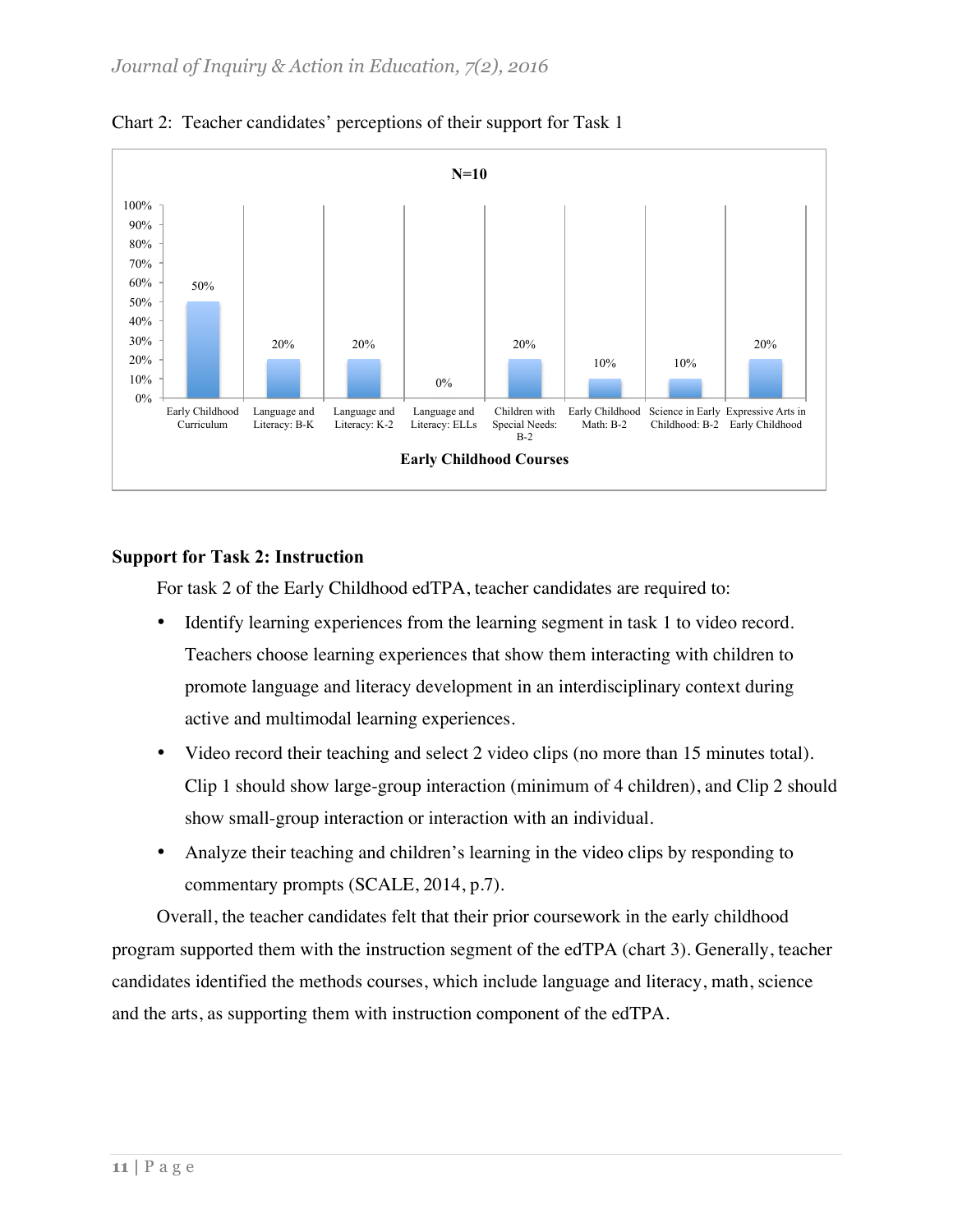

Chart 3: Teacher candidates' perceptions of their support for Task 2

### **Support for Task 3: Assessment**

For task 3 of the Early Childhood edTPA, teacher candidates are required to:

- Select one common assessment from the learning segment that they will useto evaluate the language and literacy development for all of the children they are working with in the learningsegment.
- Define and submit the evaluation criteria they will use to analyze children's learning related to their language and literacy development
- Select 2 children who represent a range of developmental levels related to the central focus of the learning segment. These children will be the focus children for the analysis. At least one of the children must have identified learning needs.
- Collect and analyze 3 sources of evidence related to the assessment for each focus child.
- Analyze the sources of evidence to identify quantitative and qualitative patterns of learning.
- Summarize the learning for all of the children within the learning segment, referring to the evidence of learning from the 2 focus children to illustrate patterns in children's understanding.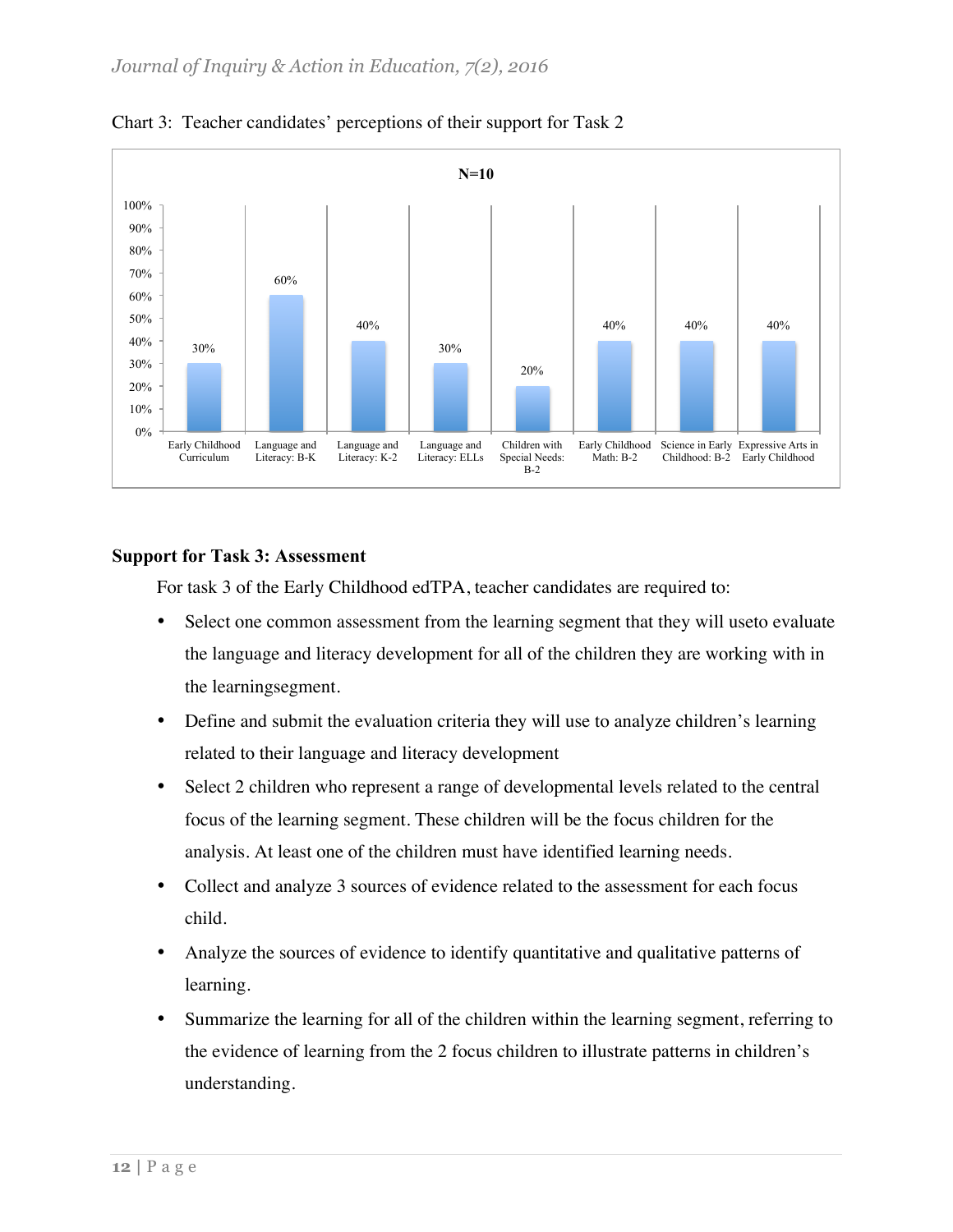- Submit feedback for the evidence of learning for the 2 focus children in written, audio, or video form.
- Analyze evidence of children's language use from (1) the video clips from the instruction task, (2) an additional video clip of one or both of the focus children using language within the learning segment, and/or (3) the evidence of children's learning from the Assessment task.
- Analyze evidence of children's learning, and plan for next steps by responding to commentary prompts (SCALE, 2014, p.8).

For the most part, teacher candidates indicated that their prior coursework in the early childhood program did not support them in assessing children's learning as required in task 3 of the edTPA (chart 4). Teacher candidates indicated "There was more attention on instruction" and "We used the activities, but no assessment in the class".



Chart 4: Teacher candidates' perceptions of their support for Task 3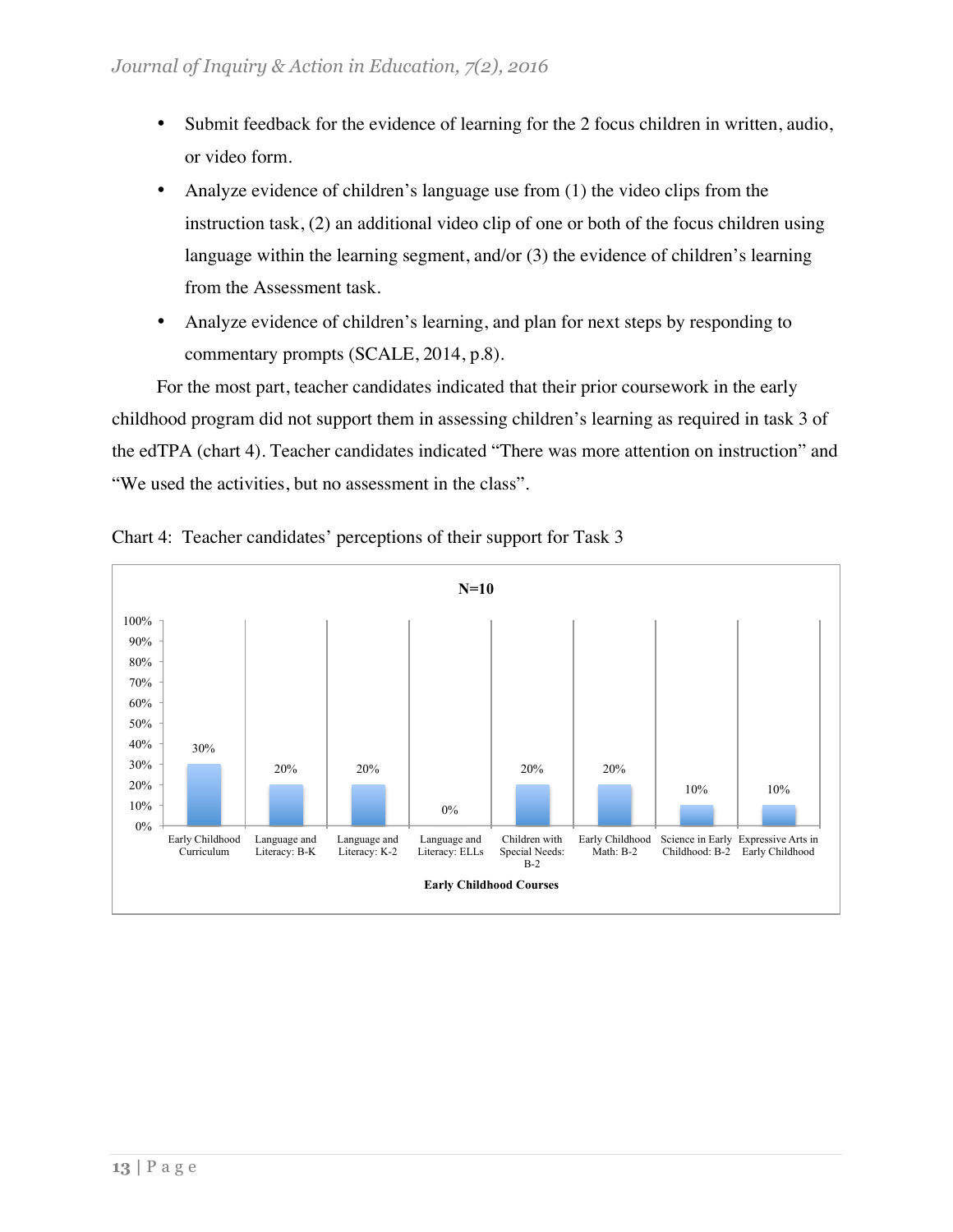# **Discussion**

# *Support for Task 1*

# *Lesson Plan Template*

In Task 1: Planning for Instruction and Assessment, teacher candidates will describe their plans for the learning segment and explain how the learning experiences they have planned are appropriate for the children they are teaching (SCALE, 2014, p.9). Courses in the early childhood program that have assignments that require students to develop lesson plans use a similar template with comparable requirements. The information that is required in the lesson plan template (Appendix C) for all courses include:

- The rationale and justification for the lesson.
- The objective of the activity lesson.
- The connection to the early learning guidelines and/or standards.
- The language objectives.
- Methods of assessing students which includes the pre-assessment, assessment of student learning and assessment of children's language learning.
- Plans for differentiated and individualized instruction that includes supporting children with identified developmental delays or disabilities and supporting English Language Learners.

# *Early Childhood Curriculum Course*

Fifty percent of the teacher candidates identified the early childhood curriculum course as supporting them with the planning component of the edTPA. As a prerequisite course, the curriculum course is taken within the first two semesters of the graduate program. Models of developmentally appropriate curricula are examined in light of theories and research that guide the education of children birth through  $2<sup>nd</sup>$  grade are discussed in the course. The creation of appropriate curricula and physical environments for fostering social, emotional, cognitive and physical growth of diverse learners are explored, along with ways of guiding young children's behavior and assessing environments and curricula. For the final project in this course, early childhood teacher candidates create an integrated curriculum plan and portfolio for a school year. The requirements for the portfolio include: Describing the group of children they are planning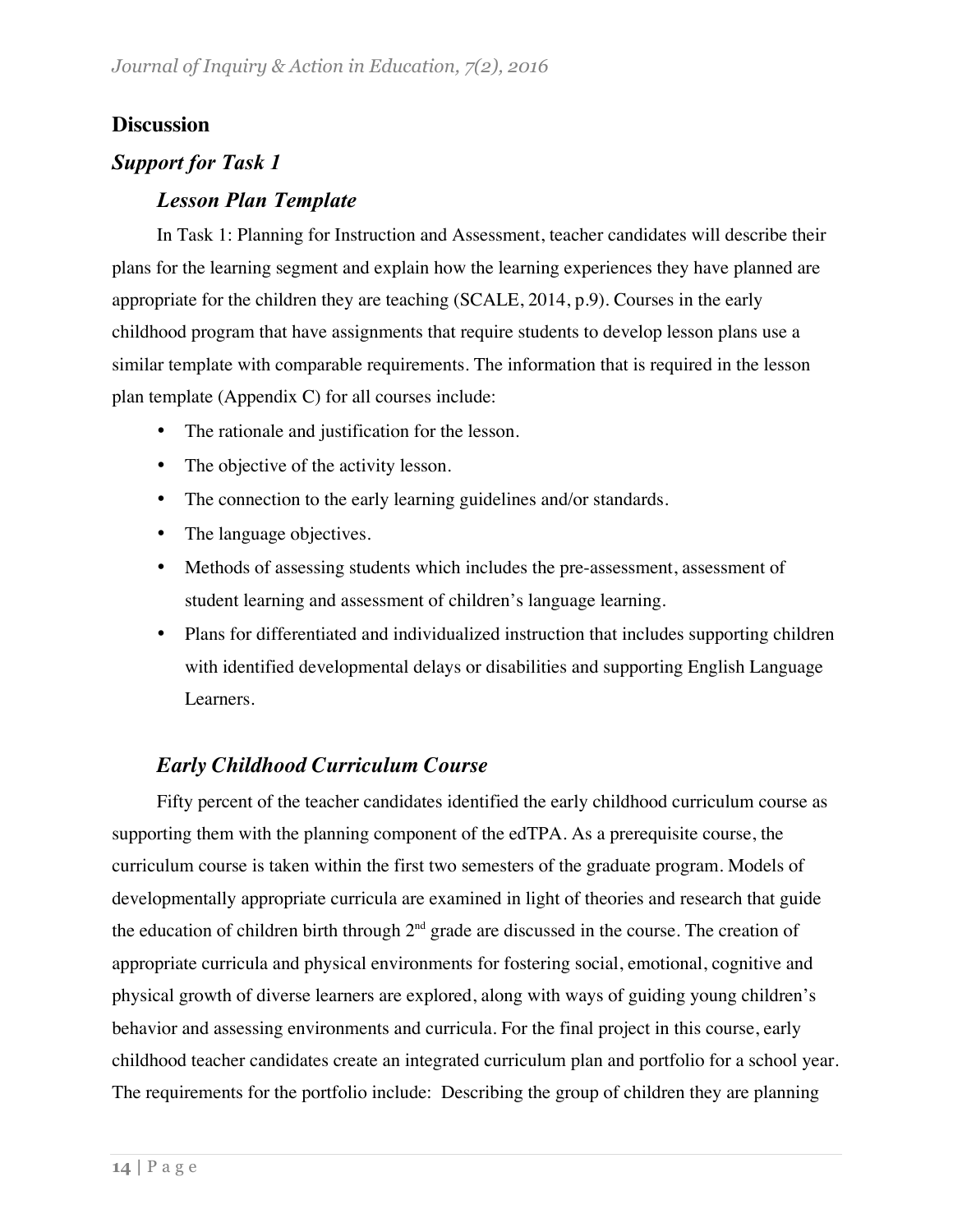### *Journal of Inquiry & Action in Education, 7(2), 2016*

for, developing topics, themes or projects for the year including the goals/objectives, the environmental plan, and a plan for assessing curriculum and teaching strategies for young children. Early childhood teacher candidates specified that this course supported them in the planning task for the edTPA indicating, "We did a lot of planning in the class. It should help with the learning segments". Another candidate stated, "Curriculum planning showed us lots of ways we can plan for children."

Twenty percent of the teacher candidates identified the language and literacy courses (Birth-Kindergarten and Kindergarten-Grade 2), the early childhood math course and children with special needs course with supporting them with planning. The children with special needs course (Birth-Grade 2) explores the special learning needs of young children with developmental delays and disabilities along with intervention guidelines. This course introduces various types of special needs in young children and how these special needs (physical impairments, developmental delays, emotional disturbances, language disorders and cognitive disorders) impact educational settings. Intervention strategies are discussed as well as a historical background on how special needs programs, interventions, and strategies have evolved, including the Inclusion Model. The two assignments for this course require students to: (1) Write a paper (4-6 pages), choosing 2 out of 3 scenarios that describe a teacher's ability to communicate special concerns of their students to their parent or guardian and (2) Write a paper (4-6 pages), based on observations in the field that compare and contrast a general education classroom with a special education classroom, and describe, compare and contrast 2 children with the same identified diagnosis. The final exam requires teacher candidates to choose 3 scenarios of special needs students and create 2 modifications each for 3 times during the school day.

The course assignments for the language and literacy courses as well as the math course will be discussed in the next section.

### *Courses that Supported Task 2*

In Task 2: Instructing and Engaging Children in Learning, teacher candidates will demonstrate how they support and engage children in learning (SCALE, 2014, p. 19). Teacher candidates identified content methods courses as supporting them with the instruction component of the edTPA citing, "All these classes helped with appropriate instruction." With the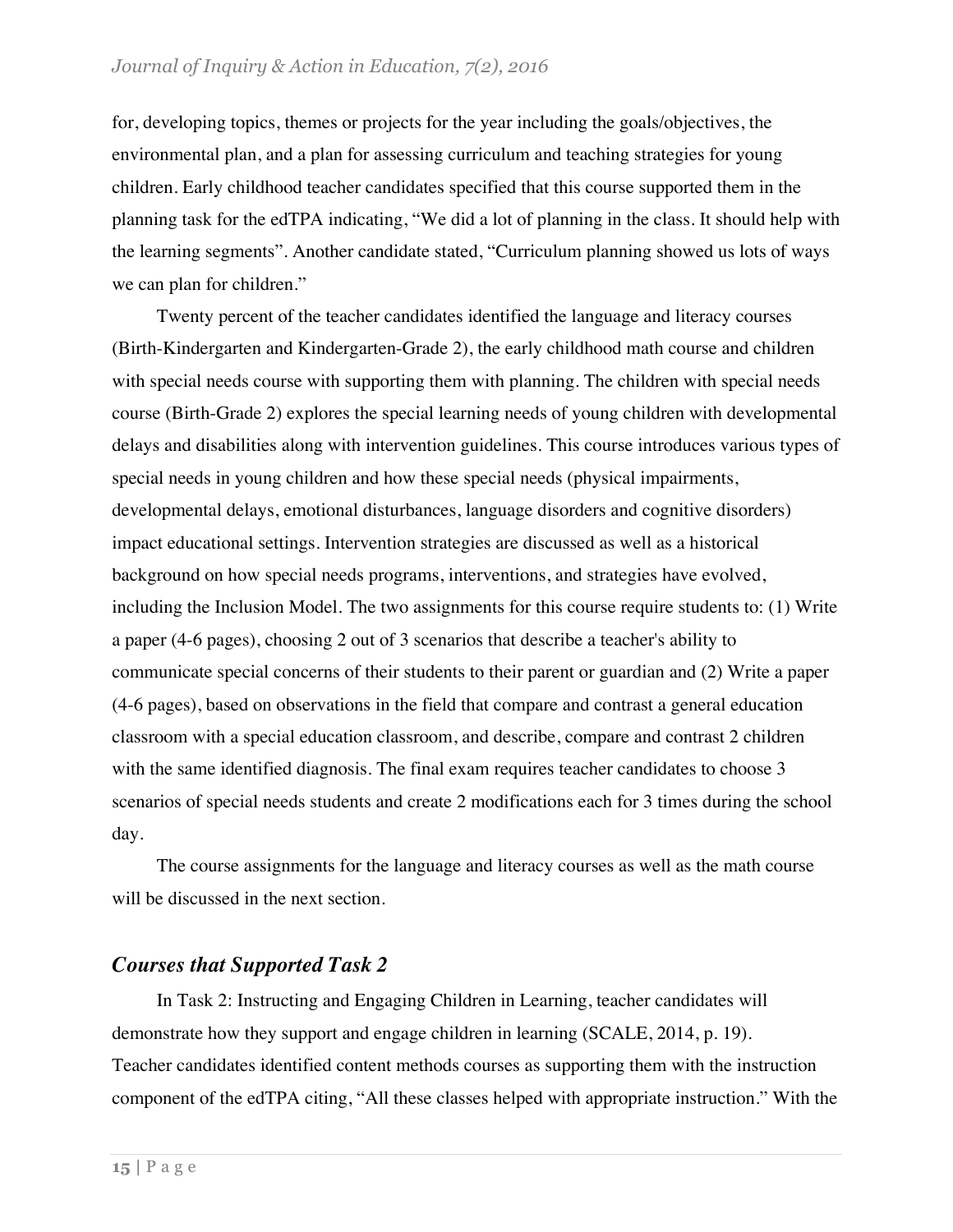exception of language and literacy (Birth-Kindergarten), these courses are taken after the prerequisites are met (see Appendix B for a description of the prerequisites courses).

# *Early Childhood Math*

This course examines the educational and psychological research and theories concerning the development of children's (birth-Grade 2) mathematical thinking. It considers applications of this knowledge to teaching and assessment in the early childhood classroom. Students are engaged in developing and implementing appropriate activities and materials that promote children's mathematical understanding as well as assessing children's mathematical learning. For the final assignment, Math Implementation and Impact Project, students develop appropriate math activities for young children. The goal of this assignment is to provide students with an opportunity to use their individual creativity to develop activities as well as to draw upon and synthesize much of what they learned in the course. To support students in understanding how and what children learn from the activities, teacher candidates assess children's learning through observations and interviews. They are also required to provide an evaluation of children's learning and understanding of mathematics based on their observations of children during and after the activity as well as using their clinical interview and anecdotal recordings. A student stated that, "The class helped us with using different strategies and language to support children."

# *Language and literacy: Birth-Kindergarten*

This course examines the process of early literacy development from birth through Kindergarten. Research and practice in language learning and the development of early literacy skills among diverse learners are also explored. Students supplement their readings and study with actual observation and reporting of children's language and literacy behaviors, collaborate to assess and develop supportive classroom environments and create theme-based literacy plans. An early childhood candidate wrote, "Writing about the reading development of a child helped me with the instruction and planning." The final assignment for the course, Oral and Written Language Development Case Study, requires students to choose one child (3 months-5), obtain relevant background information, collect reading, writing, and language samples from the child over a 3-month period and create a portfolio of observations, assessments, work and language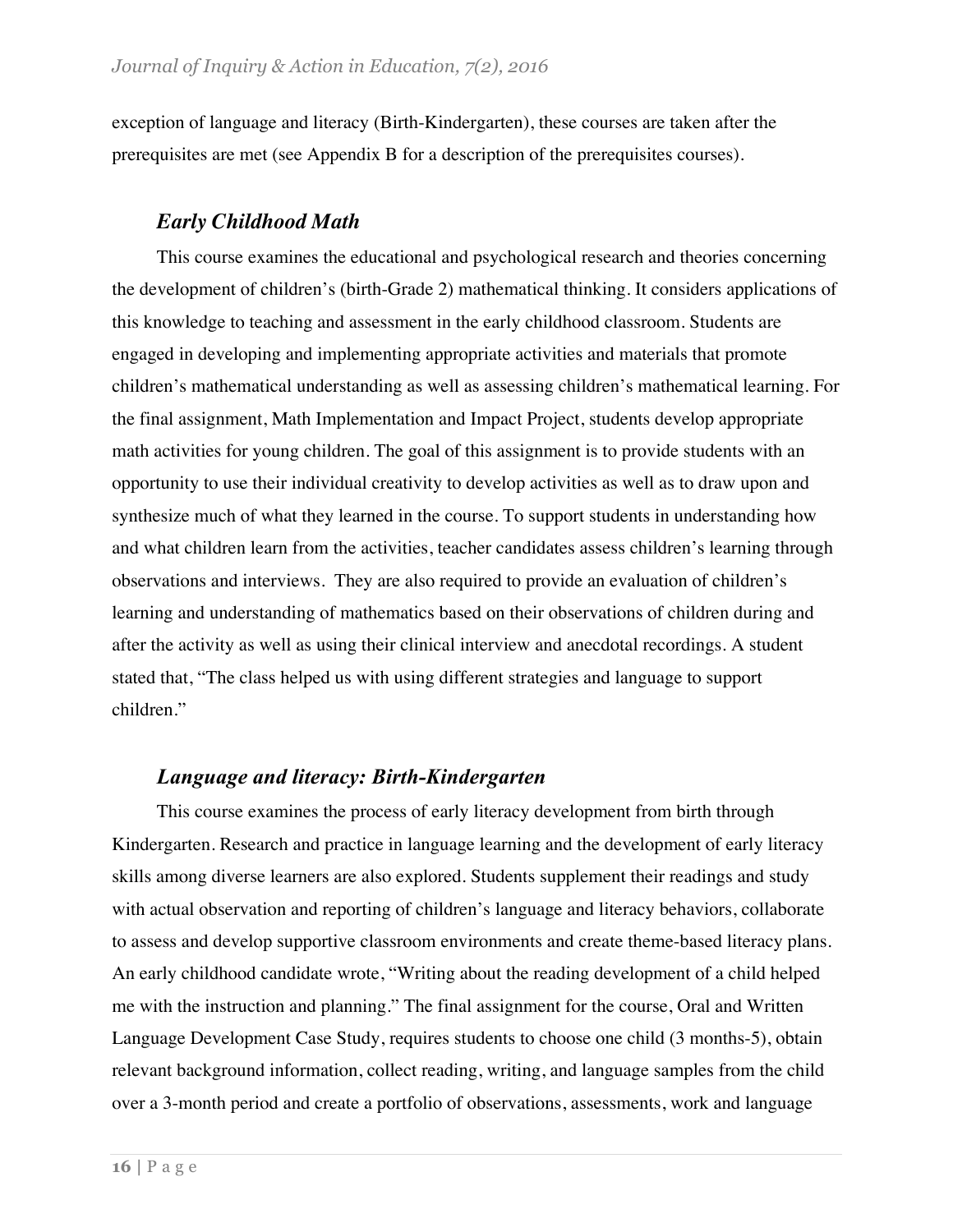samples. Based on the analysis of the portfolio items, students describe 4-6 activities that will support the child's continued oral and written language development.

### *Language and literacy: Kindergarten-Grade 2*

This course deals with the theories and philosophies that have shaped literacy development and learning from birth through  $2<sup>nd</sup>$  grade. Listening, speaking, reading, and writing development of young children across a variety of cultural and linguistic communities are examined in light of research and current practice. The roles of families, programs, schools, and communities in urban environments, and assessment of early literacy development are addressed. Students conduct observations and analyses of young children's language and literacy behaviors. The final assignment for the course, Oral and Written Language Development Case Study, has the same outline and requirements as the assignment for the language and literacy (Birth-Kindergarten) with students choosing a child in kindergarten, first or second grade to observe and document their language, literacy and reading development.

### *Science in Early Childhood*

This course explores the theories and research of scientific thinking in young children, especially focusing on the inquiry process in developing concepts and understandings of the natural and people-made world in young children. Included in the discussions are ways of assessing science learning in infant, toddler, preschool, grade K-2 settings and how to incorporate the use of community resources in scientific learning. For the final assignment, Learning Center Unit Presentation, students develop a science learning center unit that includes hands-on science inquiry activities and materials used in the center along with related books.

# *The Expressive Arts in Early Childhood*

This course is designed to introduce teacher candidates to the role of the arts (visual arts, music, dance, and theater) in learning across the curriculum. Teachers will understand how to plan and develop art activities that open a deeper understanding of specific works of art under study that are appropriate for early childhood (birth through grade 2). Through the course's modeling of an aesthetic approach to art education, teachers will learn how to describe, analyze and interpret works of art. Through the close study of works of art, teachers will develop and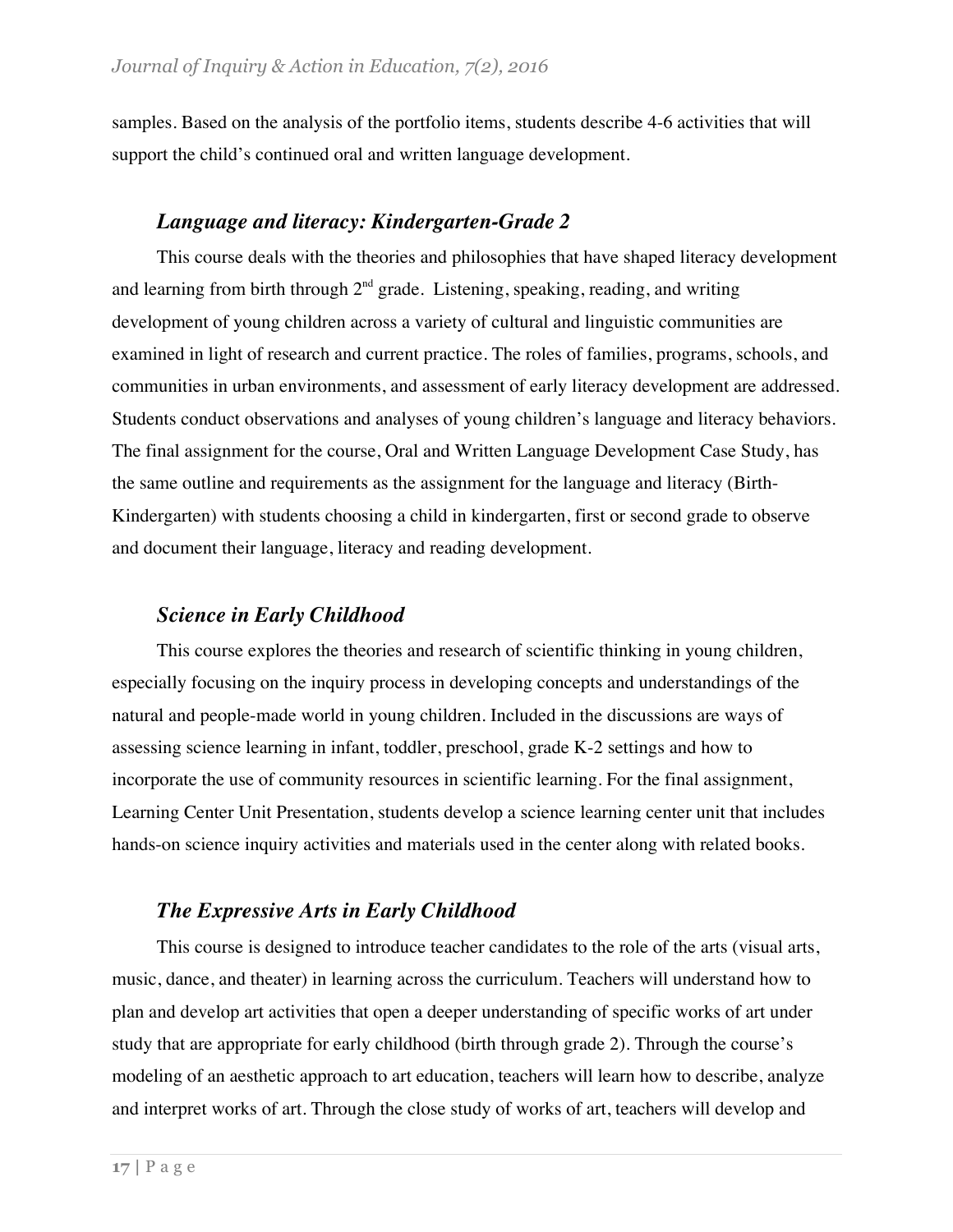enhance their cognitive, perceptual, expressive and imaginative abilities through processoriented activities that call upon interdisciplinary connections, divergent thinking and creative problem solving. Teachers will gain knowledge of the importance of the arts in early childhood development and the basic principles of connecting the arts to early childhood curriculum.

The methods courses in the early childhood program incorporate assignments that allow teacher candidates to creatively plan activities that will guide and support young children's development. In addition, the required assignments also support the context for learning component of the Early Childhood edTPA. The context for learning requires the teacher candidate to supply information about the school they are teaching at, the class that is featured in the assessment and specific information about the children in the class. The required information includes grade and age range, number of children in the class and the variety of learners in the class (i.e., English language learners, gifted children, children with Individualized Education Plans and struggling learners).

### *Task 3: Assessment*

In Task 3: Assessing Children's Learning, teacher candidates will analyze children's learning and their language use. Overall, teacher candidates did not perceive the courses in the early childhood program as supporting them with the assessment component of the edTPA. Although teacher candidates are required to take Assessment in Early Childhood Education, this course is offered through another program within the same department as the early childhood program. This department provides a foundation of research, measurement, assessment, program evaluation and applied statistics for educational settings and related fields. The Assessment in Early Childhood course provides students with an understanding of the role of assessment for planning and implementing effective early childhood programs for young children, ages birth to age eight, from culturally diverse environments and with varied learning needs. Students explore both qualitative and quantitative approaches to assessment and learn how to translate results of assessment to inform instruction. Students learn to incorporate a variety of assessment strategies into the daily routine in order to document learning and developmental progress and to adjust teaching. The final assignment for this course, Assessment ePortfolio Project, illustrates teacher candidates' ability to design developmentally appropriate and educationally sound assessment practices founded on their understanding of child development and learning, informal and formal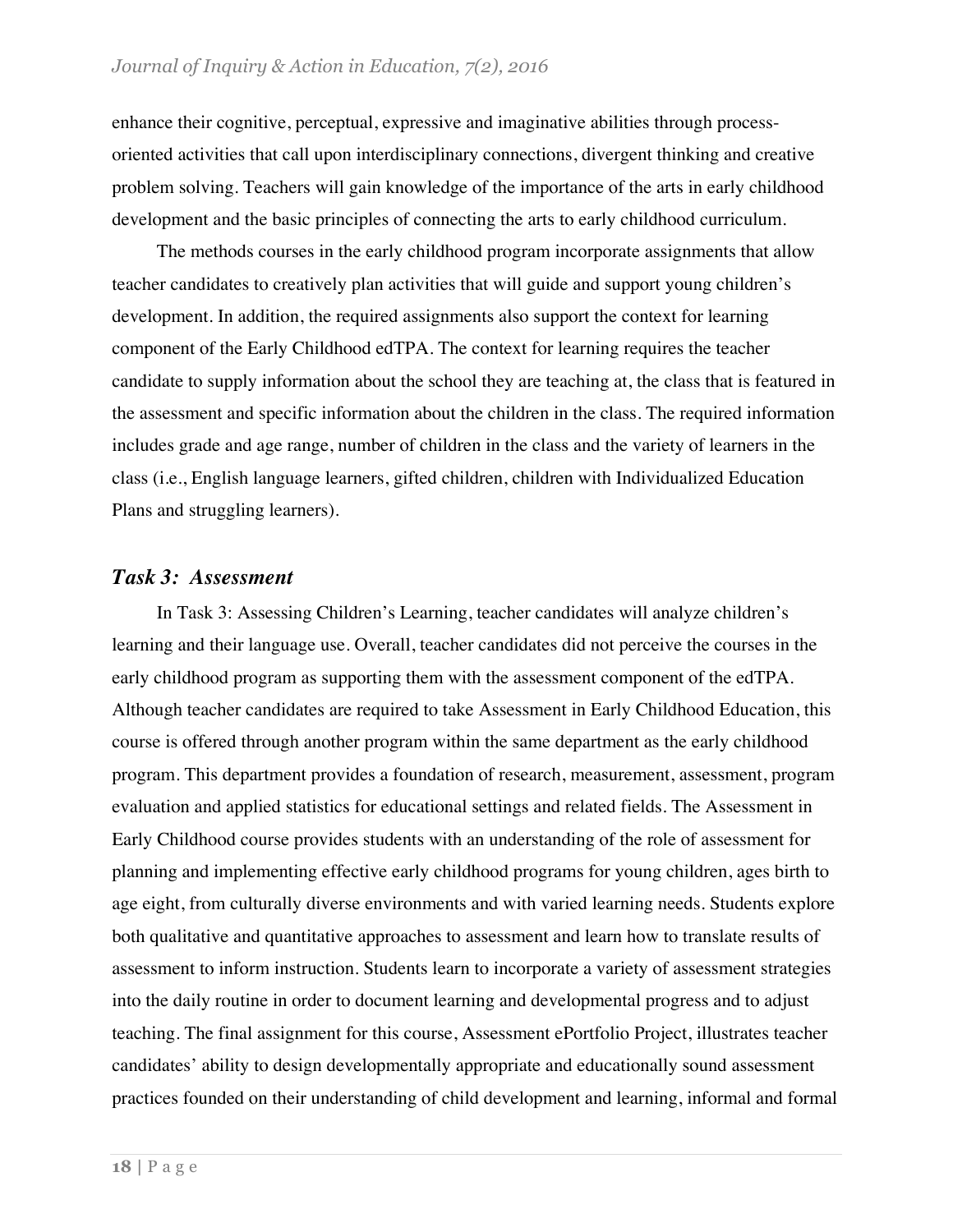assessment strategies, while considering the learning contexts of the students. Students are also required to complete a thorough written evaluation of the child assessed using evidence from developmental domains (social-emotional, cognitive, emergent literacy, gross and fine motor development). Implications for instruction (learning prescription) should be presented with the action plan for creating authentic learning experiences to remediate for areas in need of strengthening.

Some teacher candidates indicated that the assessment and math courses supported them in meeting the requirements of the assessment component of task 3 in the Early Childhood edTPA. A teacher candidate wrote, "Using the learning trajectories in my math assignment helped me to assess (my case study). I was able to create activities knowing what level he was at." Another candidate wrote, "The assessment and math courses helped me to look at children from different perspectives and assess them using authentic methods."

### **Limitations**

The purpose of this study was to support the alignment of coursework in an early childhood program with the edTPA with the intention of enhancing the courses. The purposeful sample was from a small number of participants, which limits the ability to generalize the findings to the larger early childhood teacher candidate population. In addition, the sample was from the graduate school population, which excludes the perceptions and experiences of the larger undergraduate population.

### **Recommendations**

The National Association for the Education of Young Children (NAEYC) has developed Standards for Initial and Advanced Early Childhood Professional Preparation Programs (NAEYC, 2011). These standards describe what early childhood professionals are expected to know and do, defining essential learning outcomes in professional preparation programs and presenting a shared vision of excellence (p.9). Using these standards as a guideline, the following recommendations are made to enhance the early childhood program in preparing teacher candidates to become highly effective practitioners while supporting them with the submission of their edTPA portfolios.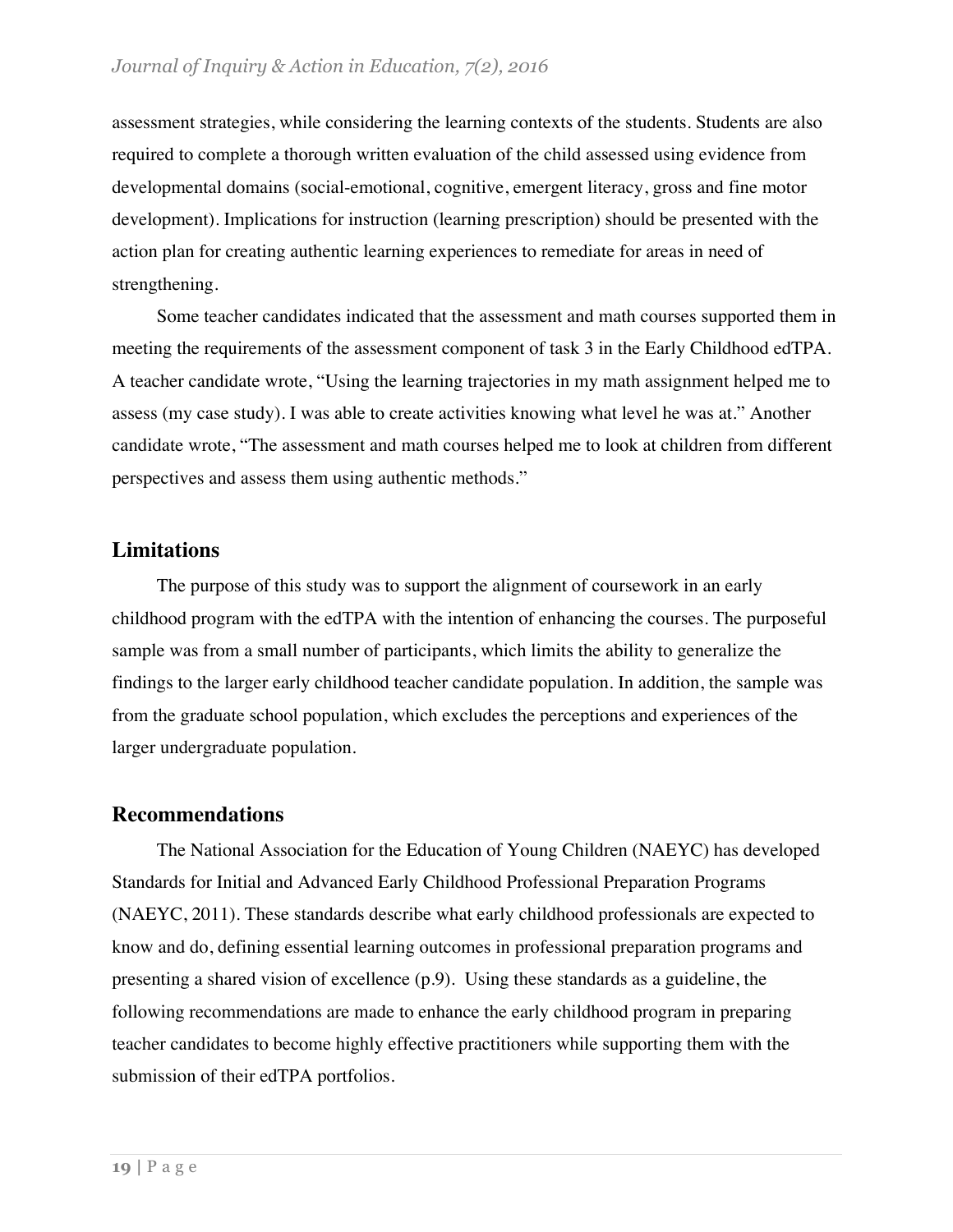### *Recommendation 1*

Course instructors in the early childhood program should provide opportunities for teacher candidates to create learning segments that include multiple learning activities and/or opportunities in their lesson plans. Course assignments that require lesson plans should require students to plan, guide, and assess the skills and processes identified in the learning segments. Course instructors should support teacher candidates with planning the learning segments to ensure the activities are developed in a comprehensive and integrated way to promote children's development. Standard 4: Using developmentally effective approaches to connect with children and families in the NAEYC Standards for Early Childhood Professional Preparation Programs state that "candidates prepared in early childhood degree programs understand that teaching and learning with young children is a complex enterprise, and its details vary depending on children's ages, characteristics, and the settings within which teaching and learning occur. They understand and use positive relationships and supportive interactions as the foundation for their work with young children and families. Candidates know, understand, and use a wide array of developmentally appropriate approaches, instructional strategies, and tools to connect with children and families and positively influence each child's development and learning" (pp.51- 52).

# *Recommendation 2*

Course instructors in the early childhood program should be explicit in defining how the course assignments, specifically case studies, support the formative, authentic assessment of young children's development. Case studies provide teacher candidates with the opportunity to detail the developmental progression of children in the early childhood setting over a period of time. Authentic assessment is a crucial part of curriculum planning and determining instructional strategies to support young children's development. Standard 3: Observing, documenting, and assessing to support young children and families in the NAEYC Standards for Early Childhood Professional Preparation Programs state "that candidates prepared in early childhood degree programs understand that child observation, documentation, and other forms of assessment are central to the practice of all early childhood professionals. They know about and understand the goals, benefits, and uses of assessment. They know about and use systematic observations, documentation, and other effective assessment strategies in a responsible way, in partnership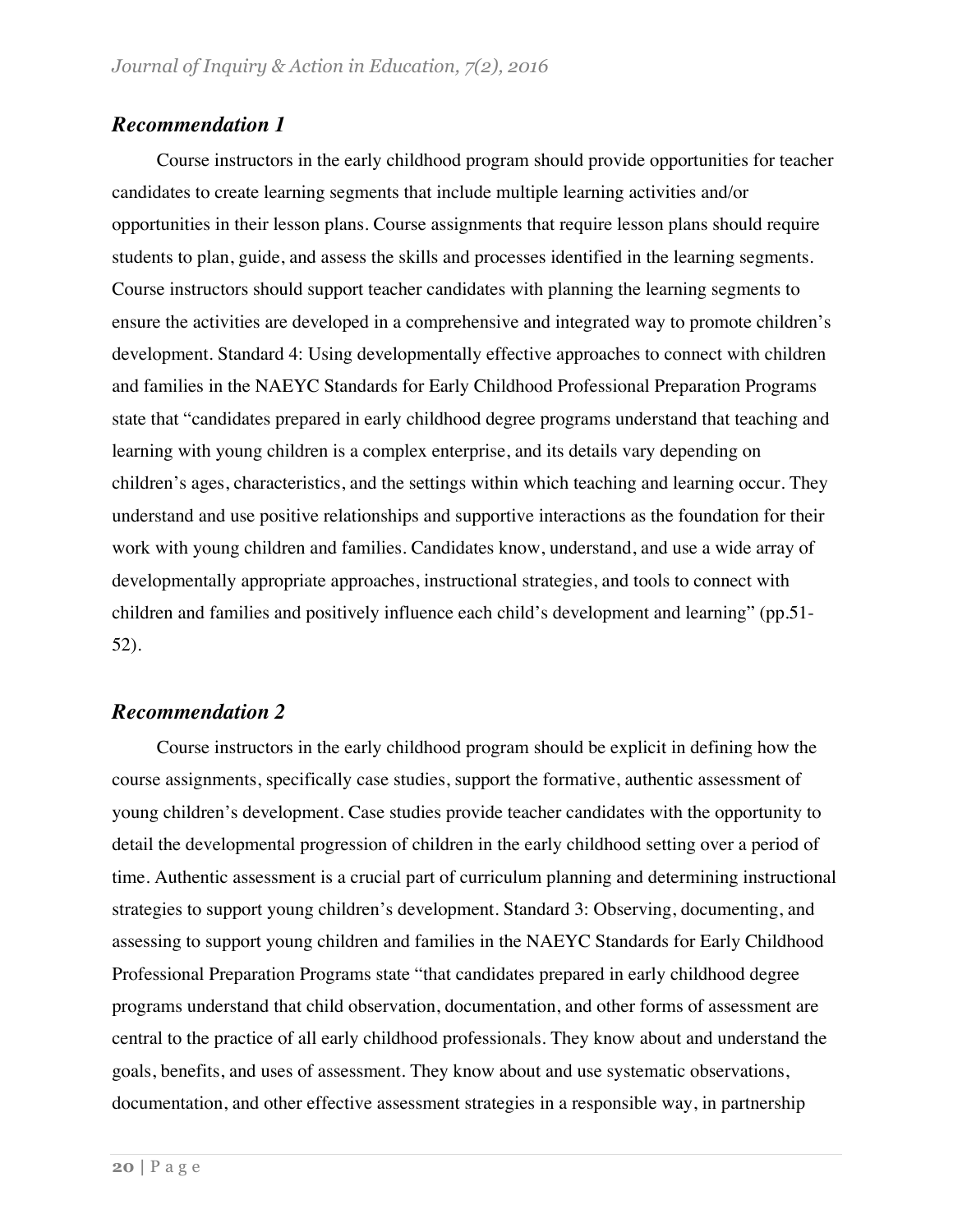with families and other professionals, to positively influence the development of every child"  $(p.50)$ .

### *Recommendation 3*

Course instructors in the early childhood program should provide opportunities, beyond student teaching, for teacher candidates to reflect upon and analyze their teaching practices to determine the effectiveness of their instruction on children's learning. Thoughtful practitioners ask insightful questions and routinely use the answers to guide and adapt their instructional practices so they can be more responsive to children's needs. A key element in Standard 4 (4d) in the NAEYC Standards for Early Childhood Professional Preparation Programs states that candidates in early childhood degree programs should reflect on their own practice to promote positive outcomes for each child.

Strong professional preparation programs ensure that faculty members and course instructors demonstrate the qualifications and characteristics needed to promote students' learning in relation to the NAEYC standards. The early childhood program should continuously examine how course instructors are introducing and establishing professional teaching standards through planning and assessment for learning and evaluation of teaching and learning throughout their courses.

### **Conclusion**

Professional preparation for early childhood teachers is more than a list of competencies to be assessed or a course list to complete (NAEYC, 2009). Research has demonstrated that a degree alone is insufficient to ensure teacher quality at the early childhood level (Pianta & Hamre, 2009). Rather, it is the presence of that degree in combination with specialized training relating to classroom practice that results in quantifiable teacher-quality improvements (Pianta & Hamre, 2009) along with a focus on evidence of teacher candidate knowledge and demonstrated competencies (Pettus & Smith, 2001; Ramey & Ramey, 2006).

Although the results from this study indicated that teacher candidates perceived their support for the edTPA during their course of study as moderate, implications from this study suggest that the early childhood program should support course instructors in developing course assignments that not only align with the language and expectations of the edTPA but adhere to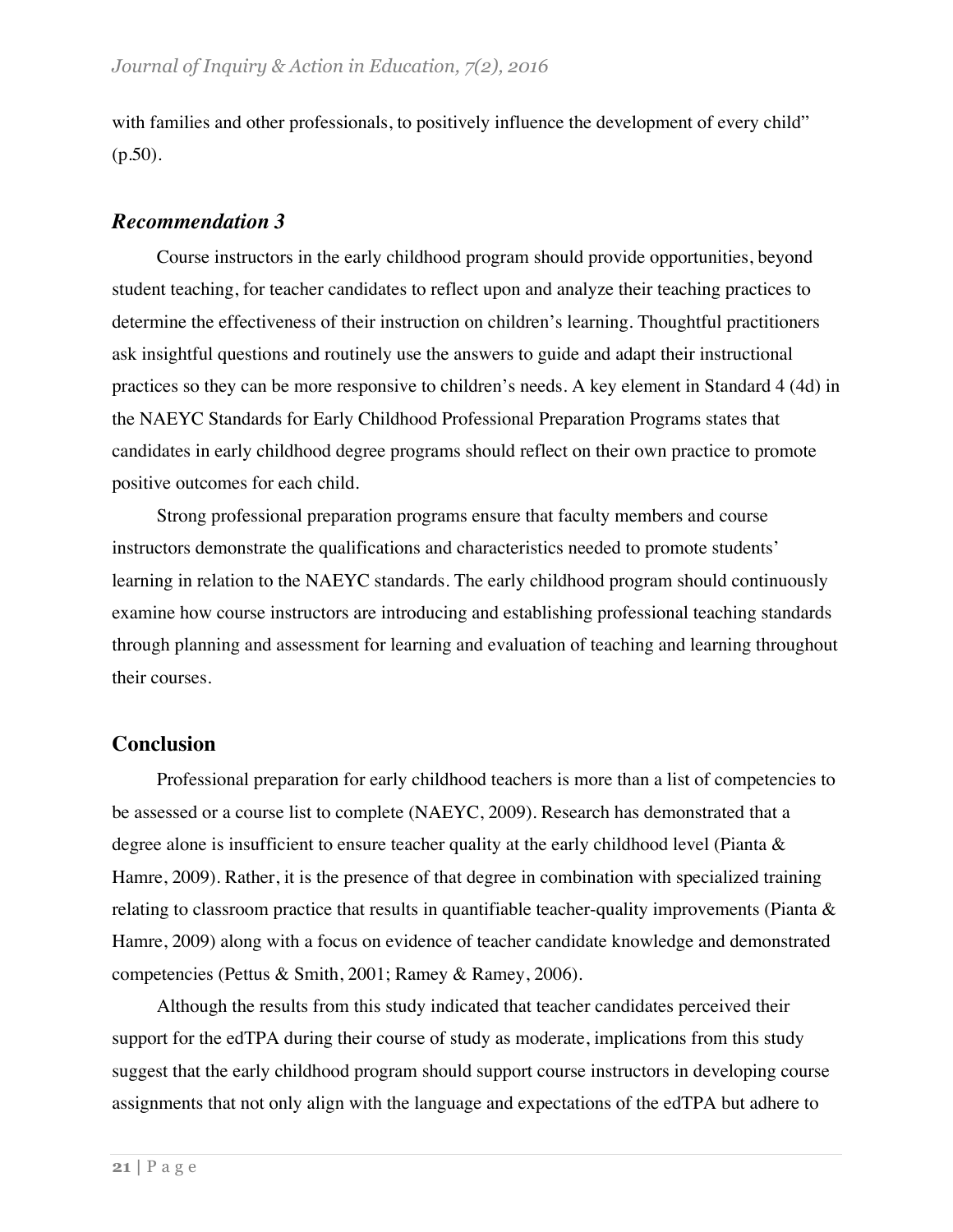the NAEYC Standards for Early Childhood Professional Preparation Programs as well. Early childhood teacher candidates' perception of their readiness for a teacher performance assessment may indicate the extent to which their coursework prepared them to meet the requirements of the edTPA. While it appears that some of the coursework and associated assignments supported the teacher candidates with task 1 and 2, the projects did not appear to have fully prepared them for the complete process (planning, instruction and assessment) of the edTPA especially the assessment component and analyzing teaching effectiveness in task 3.

Even though early childhood teacher candidates have access to edTPA materials as well as support in understanding the requirements while completing their portfolios during the student teaching and practicum experience, the course work in the graduate program is not expressly or specifically aligned with the language and expectations of the teacher performance assessment. Revisiting and revising course assignments will not only strengthen teacher candidates' planning for instruction and assessment strategies as well as evaluating their students' performances, but will also help them prepare for certification exams and the submission of the edTPA portfolio.

While a degree in early childhood education is one of the qualities of a competent teacher, effective early childhood teachers also have knowledge about child development, understand how to plan and implement developmentally appropriate instructional strategies and use observation and assessment data to support children at various developmental levels. Having experiences and expectations aligned to a teacher performance assessment and certification exams will support teacher candidates not only in passing the exams, but also in becoming responsive, reflective practitioners.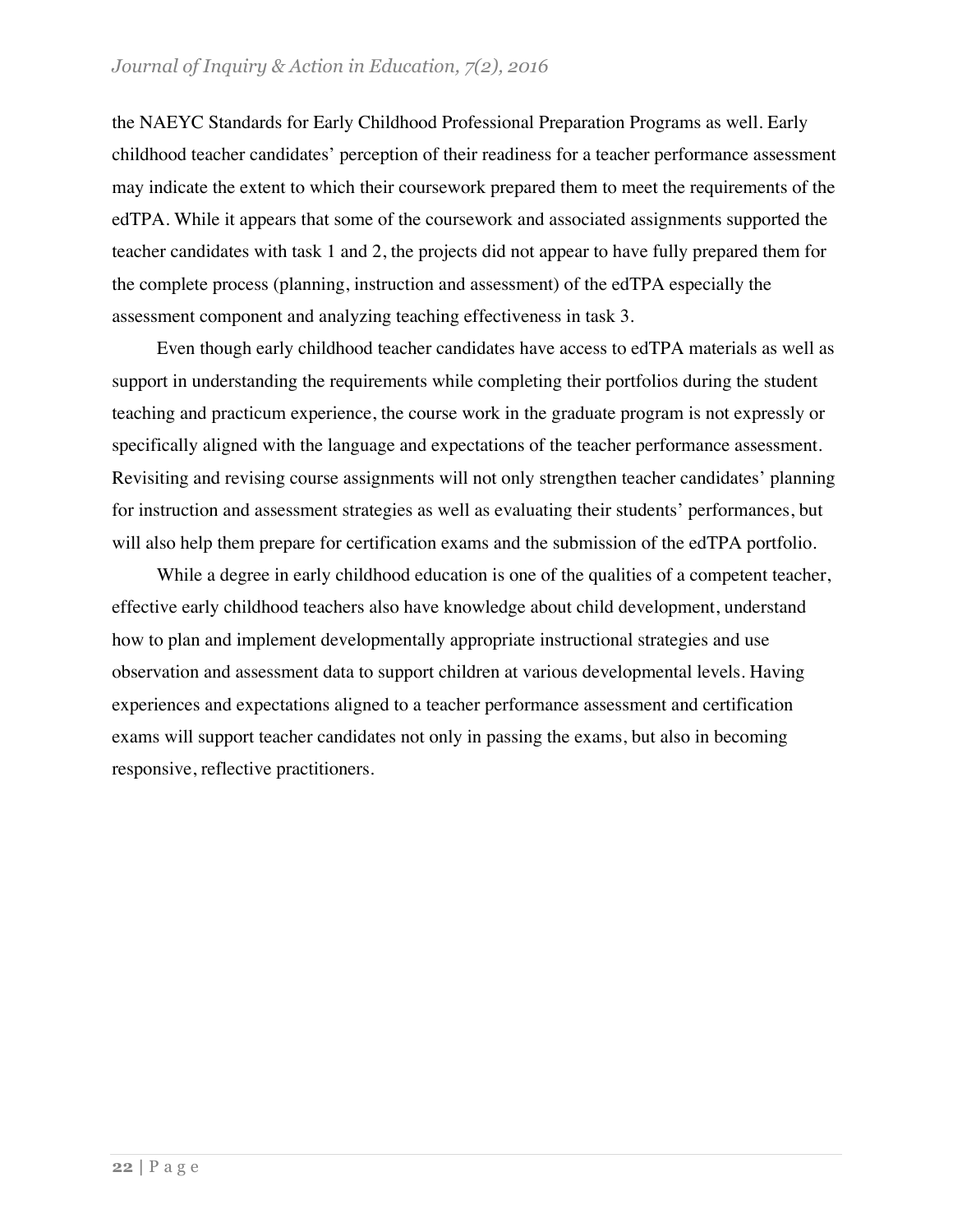# **References**

- National Association for the Education of Young Children. (2009). *NAEYC Standards for Early Childhood Professional Preparation.* Washington, DC: Author. Retrieved from: http://www.naeyc.org/files/naeyc/file/positions/ProfPrepStandards09.pdf
- National Association for the Education of Young Children. (2011). *2010 NAEYC Standards for Initial & Advanced Early Childhood Professional Preparation Programs.* Washington, DC: Author. Retrieved from: http://www.naeyc.org/ncate/files/ncate/NAEYC%20Initial%20and%20Advanced%20Stan dards%2010\_2012.pdf
- Pettus, A. M., & Smith, W. D. (2001). Program assessment for a teacher education program. *Education, 112*(2), 288-294.
- Pianta, R. C., & Hadden, D. S. (2008). What we know about the quality of early childhood settings: Implications for research on teacher preparation and professional development. *The State Education Standard, 20-27*. Retrieved from http://nasbe.org/index.php/file-repository?func=fileinfo&id=762
- Ramey, S. L., & Ramey, C. T. (2006). Creating and sustaining a high-quality workforce in child care, early intervention, and school readiness programs. In M. Zaslow & I. Martinez-Beck (Eds.), *Critical issues in early childhood professional development (pp. 355-368).* Baltimore, MD: Paul H. Brookes.
- Stanford Center for Assessment, Learning and Equity (SCALE). (2014*). edTPA Early Childhood assessment handbook.* Palo Alto, CA: Author.
- Stanford Center for Assessment, Learning and Equity (SCALE). (2014*). edTPA Elementary assessment handbook.* Palo Alto, CA: Author.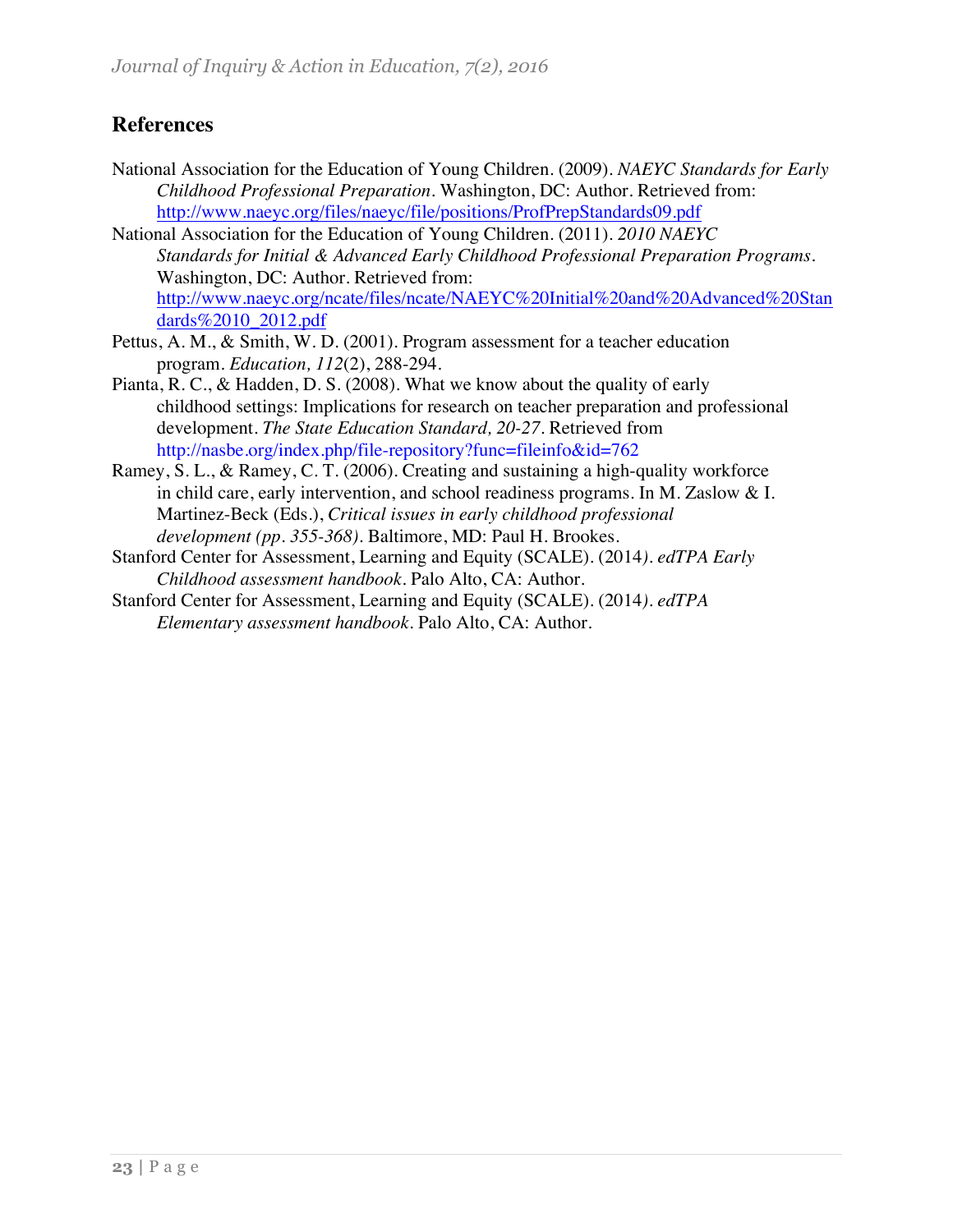# **Appendix A**

### **Early Childhood Teacher Candidate Questionnaire – Spring 2014** © Carmen S. Brown, EdD

### **Experience**

- 1. What year did you begin graduate coursework in early childhood education at Hunter College?
- 2. How long have you been teaching in your current grade level?
- 3. What grade level are you currently teaching?
- 4. Have you taught any other grade level(s)?  $\Box$  yes  $\Box$  no

If yes, what grade  $level(s)?$ 

5. Do you currently have certification in an area other than early childhood?  $□$  yes  $□$  no

If yes, what area?

6. Have you taken any certification exams?  $□$  yes  $□$  no

If yes, which exams?

- ☐ Educating All Students Test (EAS)
- ☐ Academic Literacy Skills Test (ALST)
- ☐ Content Specialty Test (CST)

### **Expectations**

How familiar are you with the following regarding the requirements of the edTPA:

|          |                                                                                                                                                                        | Not<br>Familiar    | Somewhat<br>Familiar          | Very<br>Familiar                      |
|----------|------------------------------------------------------------------------------------------------------------------------------------------------------------------------|--------------------|-------------------------------|---------------------------------------|
| h.<br>g. | a. Planning<br>Instruction<br>c. Assessment<br>d. Reflection<br>e. Analyzing Teaching<br>f. Language Development<br><b>Video Submission</b><br>h. Artifacts Submission | 1)<br>1)<br>D<br>D | 2<br>2)<br>2)<br>2<br>2<br>2) | З<br>③<br>③<br>③<br>③<br>③<br>③<br>3) |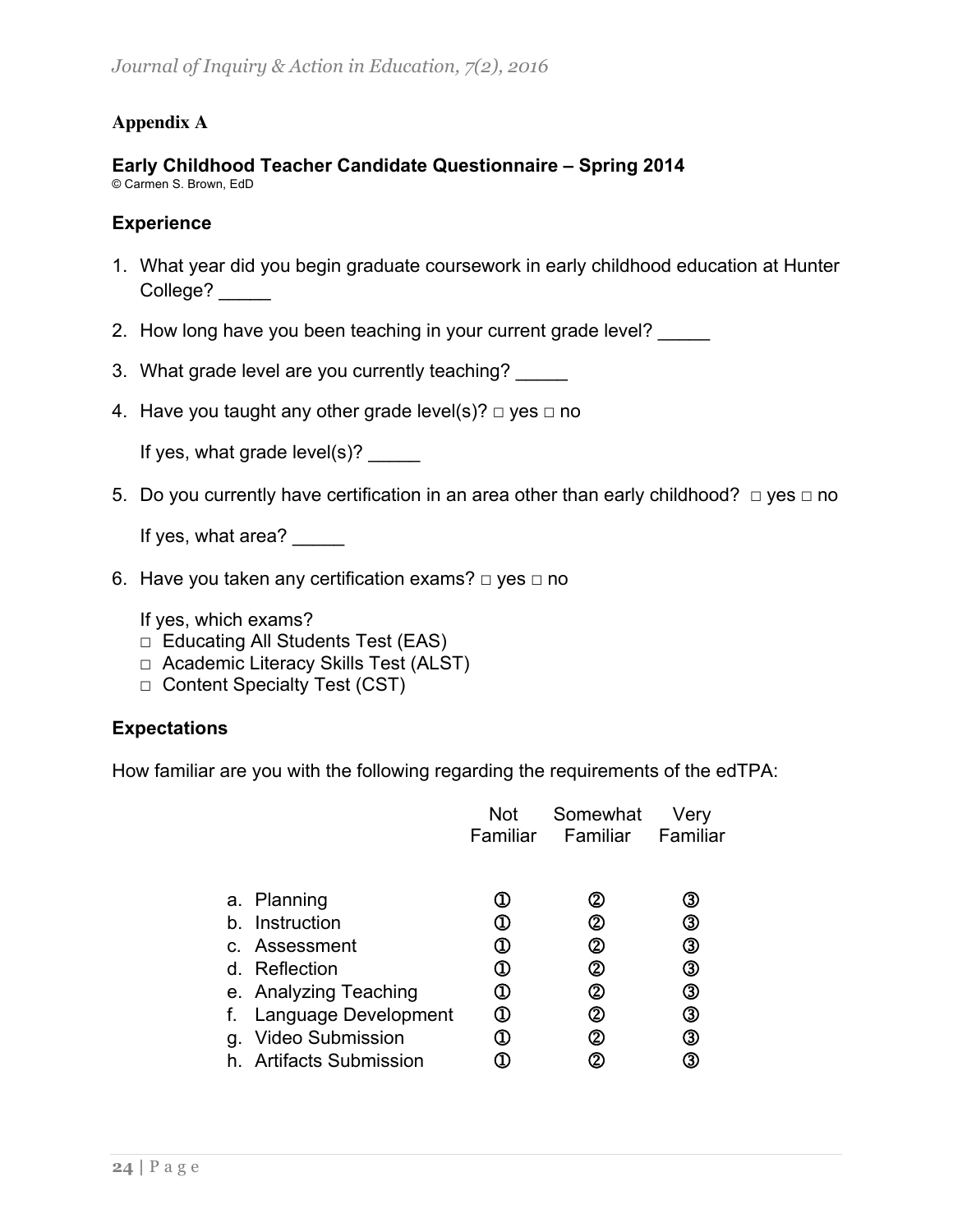Which area(s) do you feel you need support in regarding the following:

|                |                                    | <b>No</b>                   | Some            | Maximum |
|----------------|------------------------------------|-----------------------------|-----------------|---------|
|                |                                    |                             | Support Support | Support |
|                |                                    |                             |                 |         |
|                | a. Planning                        | $^\mathrm{\oplus}$          | ➁               | ③       |
| b.             | Instruction                        | $^\mathrm{\oplus}$          | ②               | ③       |
| $\mathsf{C}$ . | Assessment                         | $\mathbb O$                 | ②               | ③       |
|                | d. Reflection                      | $\mathbb O$                 | ②               | ③       |
|                | e. Analyzing Teaching              | $^\copyright$               | ②               | ③       |
| f.             | Language Development               | $^\copyright$               | ②               | ③       |
| g.             | <b>Video Submission</b>            | $^\mathrm{\textregistered}$ | ②               | ③       |
| h.             | <b>Artifacts and Documentation</b> | Œ                           | ②               | ③       |
|                | Other:                             |                             |                 |         |
|                |                                    |                             |                 |         |

# **Preparation**

Which area(s) do you feel Hunter College early childhood education coursework supported your preparation for the following:

|                      |                                                                                                                                                                         | No                                                                             | Some                                                    | Maximum                                                    |
|----------------------|-------------------------------------------------------------------------------------------------------------------------------------------------------------------------|--------------------------------------------------------------------------------|---------------------------------------------------------|------------------------------------------------------------|
| b.<br>f.<br>g.<br>h. | a. Planning<br>Instruction<br>c. Assessment<br>d. Reflection<br>e. Analyzing Teaching<br>Language Development<br>Documentation<br><b>Collecting Artifacts</b><br>Other: | ➀<br>➀<br>$^\mathrm{\textregistered}$<br>$^\mathrm{\textregistered}$<br>D<br>D | Support Support<br>②<br>②<br>②<br>②<br>②<br>②<br>②<br>② | Support<br>③<br>③<br>③<br>③<br>③<br>$^\circledR$<br>③<br>③ |
|                      |                                                                                                                                                                         |                                                                                |                                                         |                                                            |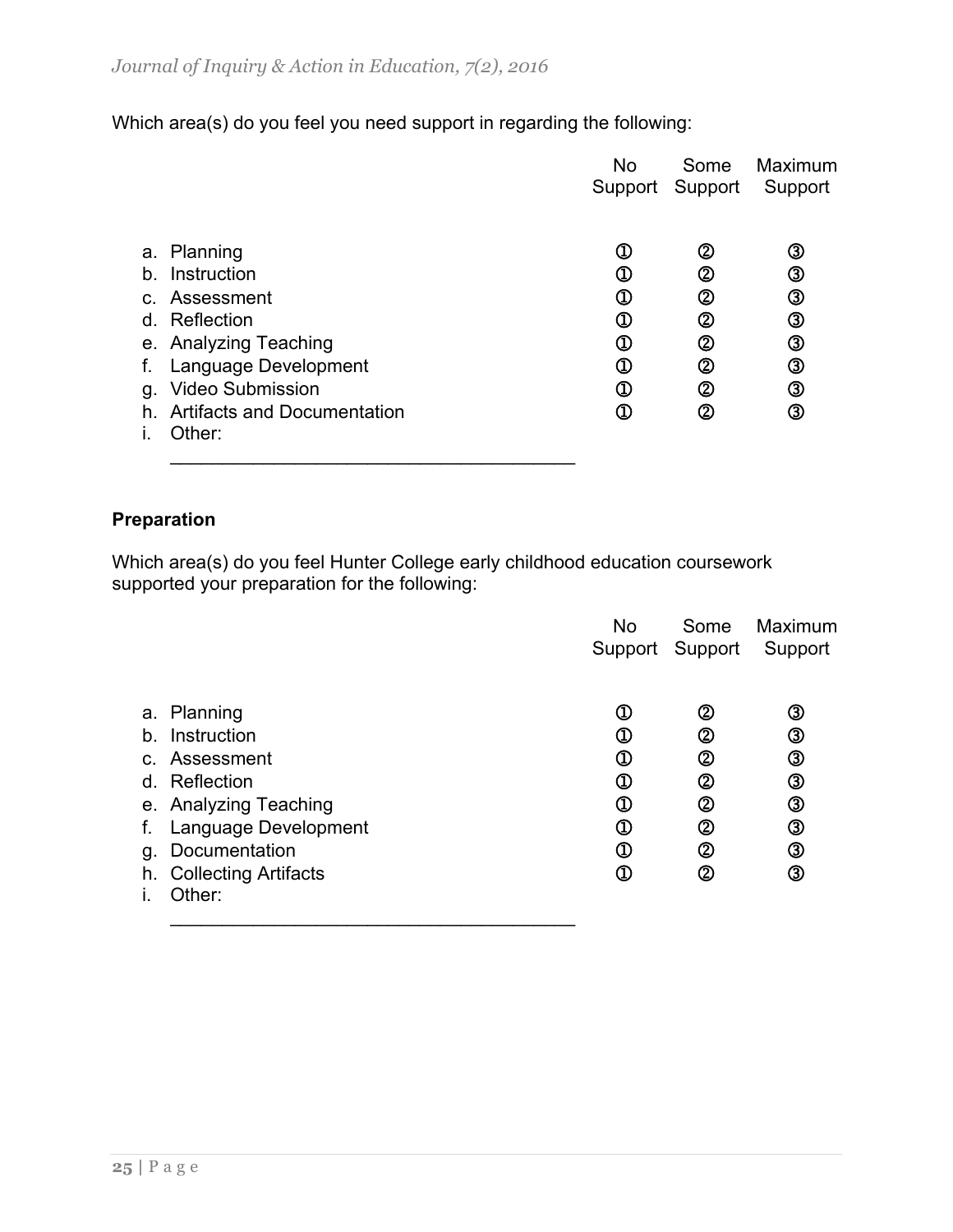Which Hunter College early childhood course(s) have supported your preparation for the certification exams:

|    |                                                                  | <b>No</b>                   | Some    | Maximum |
|----|------------------------------------------------------------------|-----------------------------|---------|---------|
|    |                                                                  | Support                     | Support | Support |
|    |                                                                  |                             |         |         |
|    | a. ECC 703 (Curriculum)                                          | ➀                           | (2      | ③       |
|    | b. ECC 705 (Language and Literacy: B-Kindergarten)               | $^\mathrm{\textregistered}$ | (2      | ③       |
|    | c. ECC 706 (Language and Literacy: Kindergarten- $2^{nd}$ )      | ➀                           | ②       | ③       |
|    | d. ECC 707 (Language and Literacy: ELL)                          | $^\mathrm{\oplus}$          | ②       | ③       |
|    | e. ECC 708 (Children with Special Needs: Birth-2 <sup>nd</sup> ) | $^\mathrm{\textregistered}$ | ②       | ③       |
|    | ECC 710 (Early Childhood Mathematics: Birth-2 <sup>nd</sup> )    | ➀                           | ②       | ③       |
|    | g. ECC 711 (Science in Early Childhood: Birth-2 <sup>nd</sup> )  | $^\mathrm{\textregistered}$ | ②       | ③       |
| h. | ECC 713 (The Expressive Arts in Early Childhood)                 | Φ                           | ②       | ③       |
|    | Other:                                                           |                             |         |         |

Which course(s) supported you in the following areas (check all that apply):

 $\mathcal{L}_\text{max}$  , where  $\mathcal{L}_\text{max}$  and  $\mathcal{L}_\text{max}$  and  $\mathcal{L}_\text{max}$ 

|                | Planning | Instruction | Assessment | Reflection | Analysis | Language<br>Development |
|----------------|----------|-------------|------------|------------|----------|-------------------------|
| <b>ECC 703</b> |          |             |            |            |          |                         |
| <b>ECC 705</b> |          |             |            |            |          |                         |
| <b>ECC 706</b> |          |             |            |            |          |                         |
| <b>ECC 707</b> |          |             |            |            |          |                         |
| <b>ECC 708</b> |          |             |            |            |          |                         |
| <b>ECC 710</b> |          |             |            |            |          |                         |
| <b>ECC 711</b> |          |             |            |            |          |                         |
| <b>ECC 713</b> |          |             |            |            |          |                         |
| Other:         |          |             |            |            |          |                         |

Additional Comments: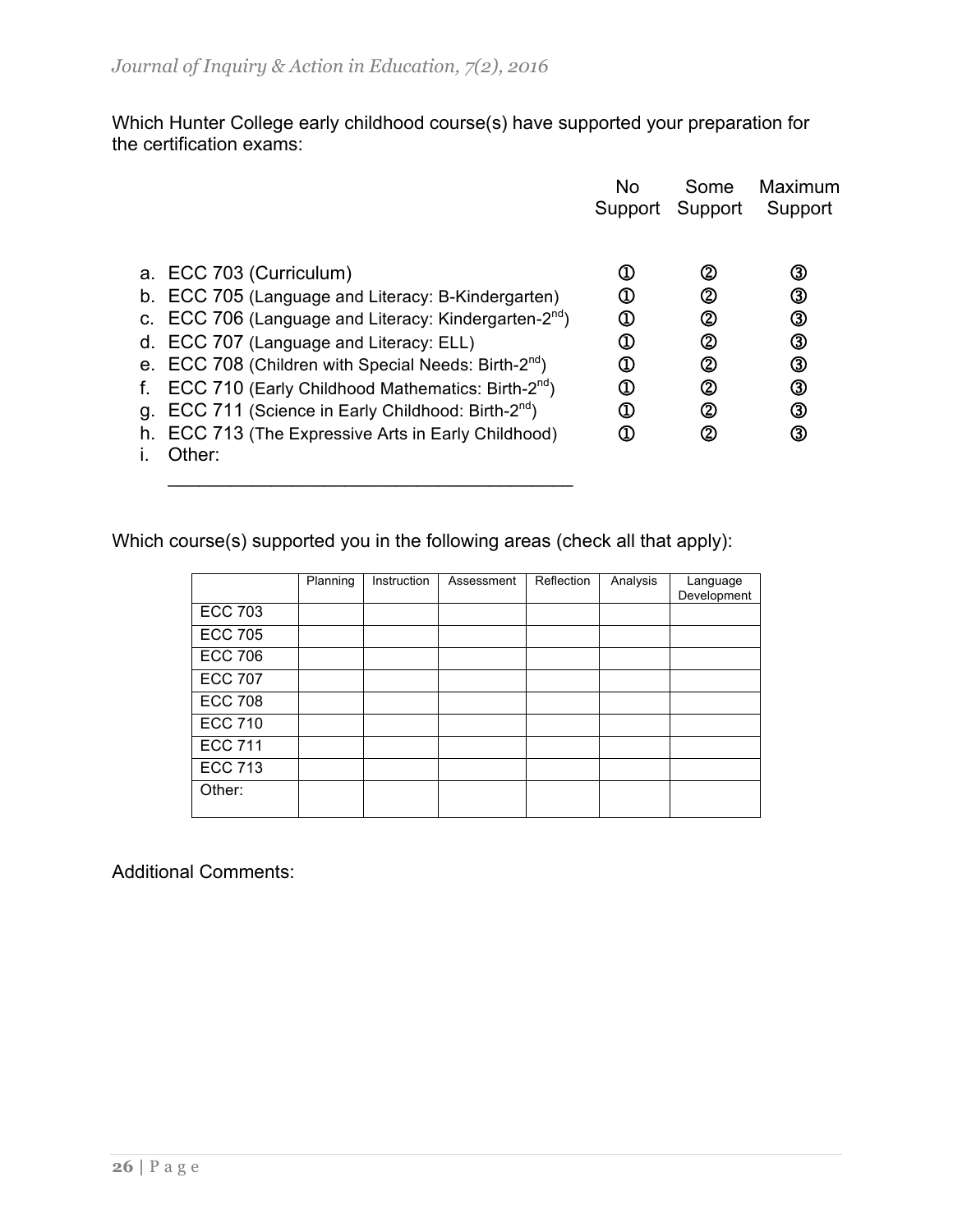### **Appendix B**

#### **Early Childhood Courses Program 1: Students without prior certification 2013 College Catalog**

#### **ECC 703 Early Childhood Curriculum: Birth through Grade 2 – 3 credits**

Models of developmentally appropriate curricula are examined in light of theory and practice, and the needs of diverse learners. Strategies for guiding young children's behavior, for assessing environments and curricula, and using computer technology in early childhood. 20 hrs of fieldwork, 10 hrs at each of two age levels

#### **ECC 705 Language and Literacy: Birth through Kindergarten – 3 credits**

Research and practice in language learning and the development of early literacy among diverse learners. Examination of the process of early literacy development between birth and kindergarten and the role of families, programs and schools in early literacy development. pre- or coreq: ECF 700

#### **ECC 706 Language and Literacy: K through Grade 2 – 3 credits**

Examination of research and practice on emergent literacy and the development of literacy learning among diverse learners between kindergarten and second grade. The role of families and schools in children's literacy development in urban environments. pre- or coreq: ECF 700

#### **ECC 707 Language and Literacy: English Language Learners – 1 credit**

Second language acquisition and the development of literacy. Special emphasis on language and culture, dialect variation and development of social and academic language. coreq: pre- or coreq: 705 or 706

#### **ECC 708 Children with Special Needs: Birth through Grade 2 – 3 credits**

The special learning needs of young children with developmental delays and disabilities along with intervention guidelines.

prereq: ECC 703; pre- or coreq: ECF 702

#### **ECC 710 Early Childhood Mathematics: Birth through Grade 2 – 3 credits**

Theories and research that focus on the relationship between children's development and learning of mathematical concepts and skills. Appropriate mathematics activities for children from birth to second grade and ways of assessing mathematical learning in diverse infant, toddler, preschool, and grade K-2 settings. pre- or coreq: ECC 703

#### **ECC 711 Science in Early Childhood Education: Birth through Grade 2 – 3 credits**

Theories and research of scientific thinking in young children; the inquiry process in developing concepts and understandings of the natural and people-made world in young children. Ways of assessing science learning in infant, toddler, preschool, and grade K–2 settings. pre- or coreq: ECC 703

#### **ECC 712 Pre-Student Teaching Field Placements in Early Childhood – 1 credit**

This course consists of a 15-hour seminar plus a total of 50 hours of field experience in early childhood programs, with 25 hours at any one of the three following age/grade levels: pre-kindergarten, kindergarten, grades 1 or 2. Students will observe various aspects of an early childhood program and study firsthand how programs for children of different age levels diverge. prereq: ECC 703

#### **ECC 713 The Expressive Arts in Early Childhood – 3 credits**

Research and practice on the importance of creative expression in young children's development. Inquiry into children's artistic and intellectual inventiveness through art, music, movement, theatre and dance activities that reflect the needs of diverse learners in a multicultural environment. Offered in collaboration with Lincoln Center Institute. pre- or coreq: ECF 700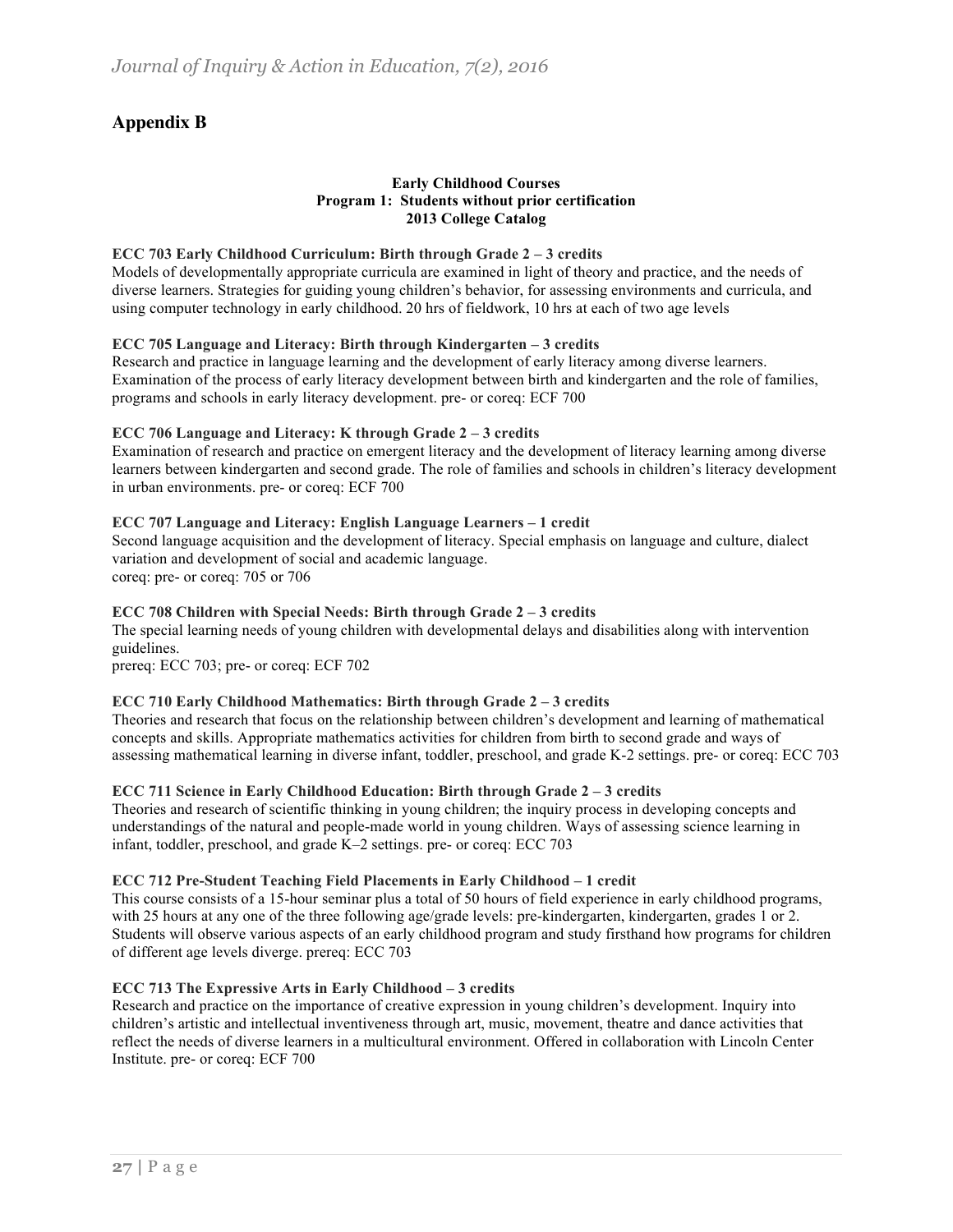#### **ECC 714 Health, Safety and Nutrition in Early Childhood – 3 credits**

This course prepares teachers of children, birth through second grade, with knowledge and skills of developmentally appropriate practices in health promotion and wellness among children of diverse backgrounds and abilities within the context of the family, school and community. Child abuse, drug abuse prevention, prevention of school violence, and fire safety are included. pre- or coreq: ECF 700

#### **ECC 715 Educational Technology in Early Childhood – 1 credit**

Educational technology course for students in the graduate early-childhood education programs. Students will enhance their basic computer skills and learn how to assess and use various applications in their early childhood classrooms.

#### **ECC 716 Student Teaching in Early Childhood Settings – 3 credits**

Two student-teaching placements of 20 days each at different age/grade levels (Pre-K, K, grades 1–2) that supplement pre-student teaching field experience.(Birth– 3, preK–2) prereqs: ECF 702; ECC 703; 705, 706, 707, 708, 710, 711, ECC 712. 30 hrs of seminar plus 40 days of student teaching for students who are not teaching in an early childhood program

#### **ECC 717 Supervised Practicum in Early Childhood – 1 credit**

Teaching practicum for students in early childhood education. Students who take ECC 717 must also complete ECC 718. (Not for students who have completed ECC 716.)

prereqs: ECF 701; ECF 702; ECC 703, 705, 706, 707, 708, 710, 711, 712 ; ECC 712 15 hrs of seminar plus conferences

#### **ECC 718 Early Childhood Student Teaching – 2 credits**

Student teaching for 20 days at one age/grade level: Pre-K– K, or grades 1–2. Students who take ECC 718 must also complete ECC 717. (Also offered during the summer.) (Not for students who have completed ECC 716.) prereqs: ECF 702; ECC 703, 705, 706, 707, 708, 710, 711, 712; 15 hrs of seminar plus 20 days of student teaching

#### **ECC 720 Integrative Seminar in Early Childhood Education – 3 credits**

Students learn how to use research methods to ask and answer questions related to effective practice in early childhood education. Teacher candidates select an area of study related to their practice and complete a research proposal using established research procedures.

prereqs: ECF 701; ECF 702; ECC 703, 705, 706, 707, 708, 710, 711, 712

#### **Early Childhood Foundation Courses**

#### **ECF 700 Child Development: Birth to Age Eight – 3 credits**

Overview of the physical, social, emotional, and cognitive development of young children, birth to age eight. Theoretical perspectives of typical and atypical development of childhood are discussed with implications for appropriate practice in diverse early childhood settings.

15 hrs of fieldwork, 5 hrs at each of 3 age levels

#### **ECF 701 Social and Historical Contexts of Early Childhood Education – 3 credits**

Examination and analysis of the social and historical contexts of early childhood education. Applications to contemporary issues in the education of young children in families, childcare centers, schools and communities in urban settings.

#### **ECF 702 Assessment in Early Childhood Education: Birth through Grade 2 – 3 credits**

Basic concepts, principles and fundamentals of measurement and assessment, both formal and informal, are examined along with their relevance in early childhood education. prereq: ECF 700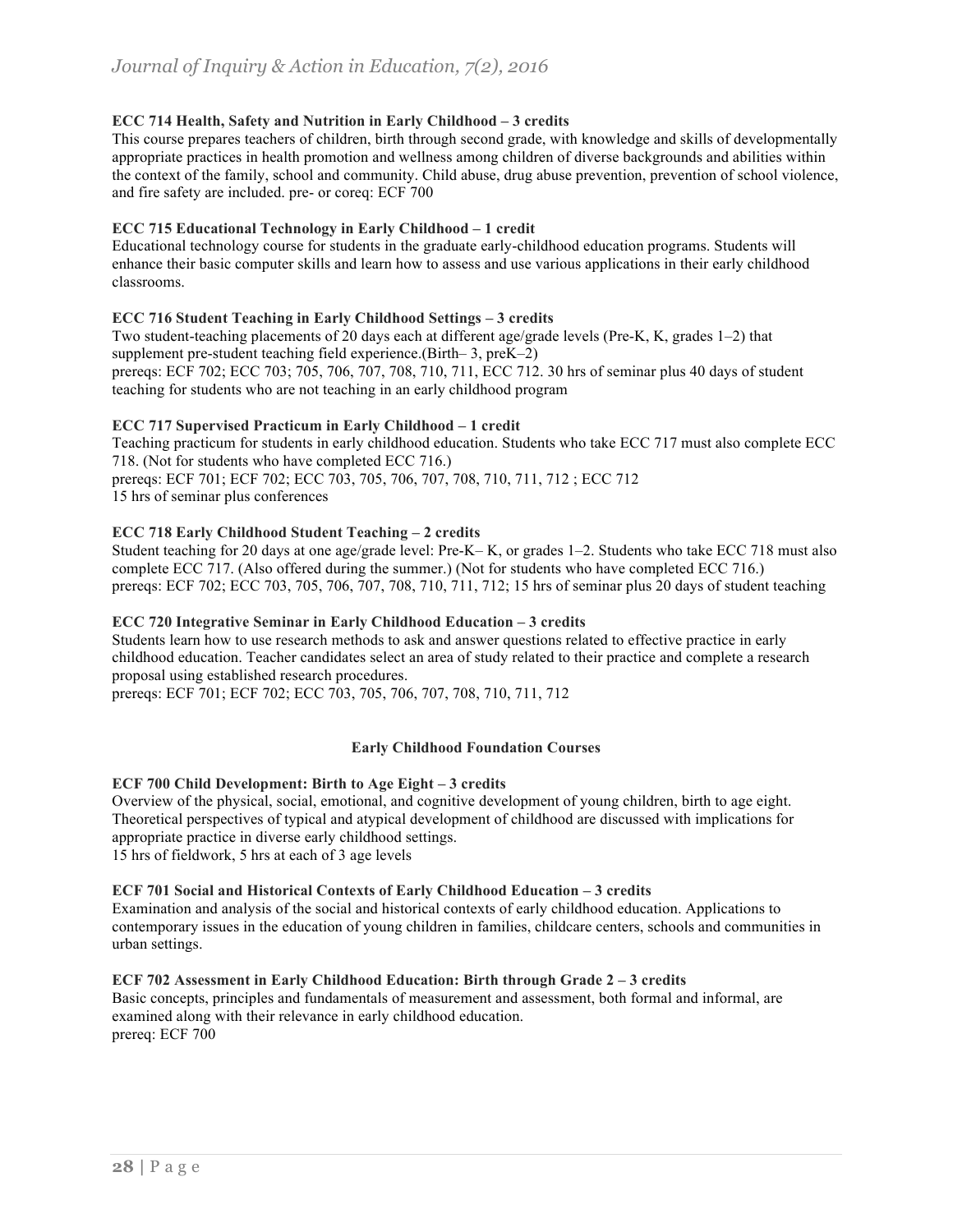# **Appendix C**

### **Learning Activity Plan for Prekindergarten-Grade 2**

| <b>Name of Lesson</b>                       |                                                                                                                             |  |  |  |  |
|---------------------------------------------|-----------------------------------------------------------------------------------------------------------------------------|--|--|--|--|
| <b>Learning Segment</b>                     |                                                                                                                             |  |  |  |  |
| Content area(s)/developmental               | What concepts or developmental skills will this lesson address?                                                             |  |  |  |  |
| domain(s) addressed                         |                                                                                                                             |  |  |  |  |
| <b>Brief description of the lesson</b>      |                                                                                                                             |  |  |  |  |
|                                             |                                                                                                                             |  |  |  |  |
| This lesson is:                             | A new concept/activity<br>A continuation of a previous lesson/activity<br>$\ast$<br>$\ast$                                  |  |  |  |  |
|                                             | A review of a previous<br>A conclusion of a concept<br>$\ast$<br>∗                                                          |  |  |  |  |
|                                             | lesson/activity                                                                                                             |  |  |  |  |
|                                             |                                                                                                                             |  |  |  |  |
| <b>Rationale</b>                            | Why is there a need for this lesson?                                                                                        |  |  |  |  |
|                                             |                                                                                                                             |  |  |  |  |
|                                             | Keep in mind appropriate length of an activity for preschool-aged children is 20 mins at most, no more than 45 mins         |  |  |  |  |
| <b>Timeframe</b><br>for children K-2 grade) |                                                                                                                             |  |  |  |  |
| Objective(s) of the activity                | What will children know, or demonstrate as a result of this learning experience?                                            |  |  |  |  |
|                                             |                                                                                                                             |  |  |  |  |
| <b>Connections to standards</b>             | Which NYS Early Learning, or Common Core Standards are addressed? Are there other standards used?                           |  |  |  |  |
|                                             |                                                                                                                             |  |  |  |  |
| <b>Language Objectives</b>                  | What language/vocabulary, communication, or literacy skill(s) do I want my students to develop in this lesson? For          |  |  |  |  |
|                                             | edTPA consider this: Which academic language demands am I targeting? Choose one, including language functions,              |  |  |  |  |
|                                             | vocabulary, syntax, or discourse that is central to this learning segment. How is this activity using the specific language |  |  |  |  |
|                                             | demand?                                                                                                                     |  |  |  |  |
|                                             |                                                                                                                             |  |  |  |  |
|                                             |                                                                                                                             |  |  |  |  |
| Resources/materials needed:                 |                                                                                                                             |  |  |  |  |
| (Include any worksheets or sources of       |                                                                                                                             |  |  |  |  |
| evidence for children's learning you        |                                                                                                                             |  |  |  |  |
| will use during the activity)               |                                                                                                                             |  |  |  |  |
| <b>Technology inclusion (if applicable)</b> |                                                                                                                             |  |  |  |  |
|                                             |                                                                                                                             |  |  |  |  |
|                                             |                                                                                                                             |  |  |  |  |